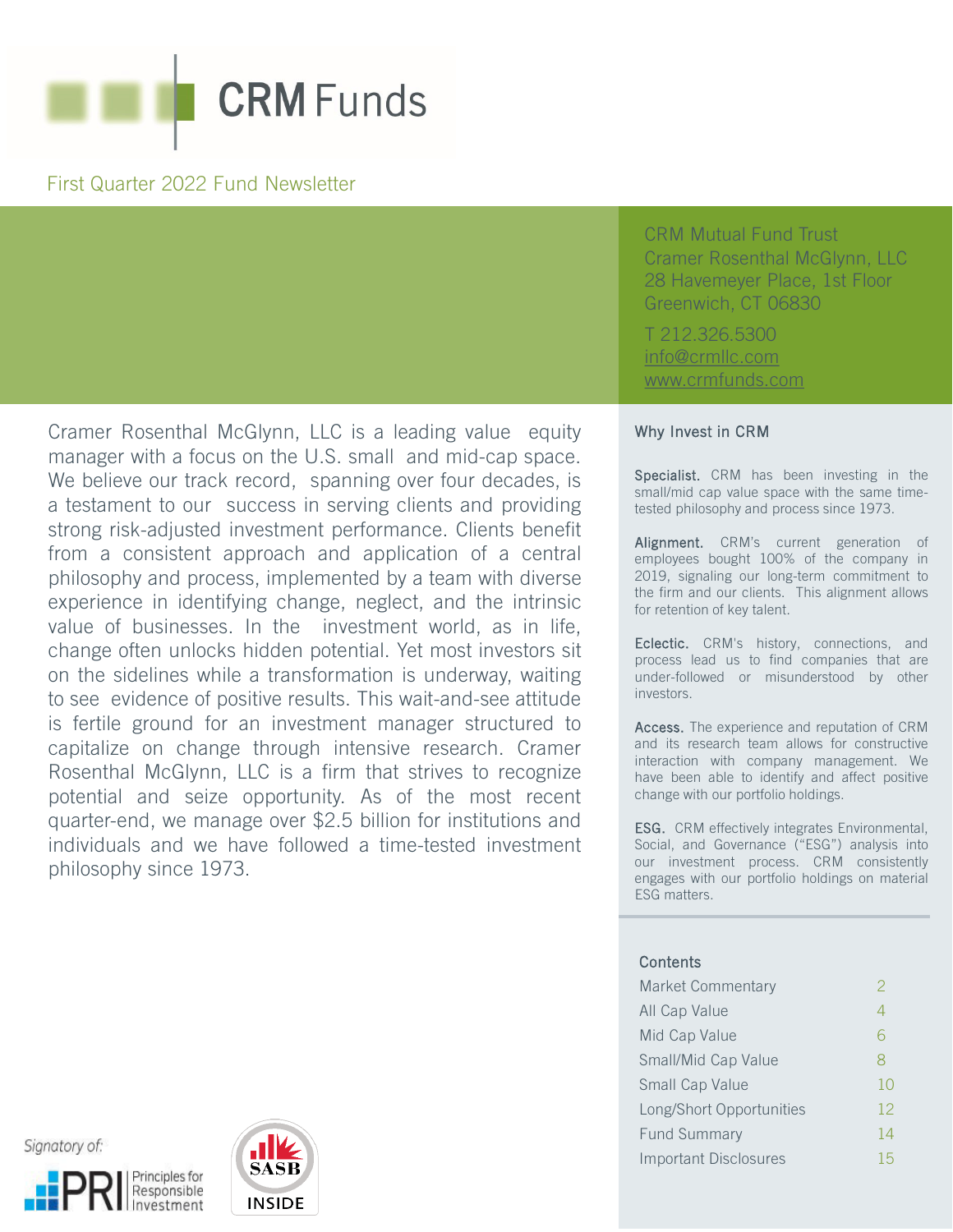### **Market Commentary**

Normalization. After living through extraordinary, unusual, and exigent actions by Congress and the Federal Reserve over the past two years, we are now in the midst of the wind down of these exceptional fiscal and monetary actions. This transition has brought with it new risks and related volatility as the Federal Reserve looks to achieve a soft landing. The normalization will need to occur in the economy, interest rates, inflation, employment, commodities, and earnings, just to names a few. While in the near term we expect mixed signals from the markets, the related volatility should create new opportunities for nimble, active managers.

We look for economic growth in the U.S. to normalize from a red-hot 6% rate in 2021 to about 3% in 2022, slightly above long-term trend. The COVID-19 variants, the war in the Ukraine, snarled supply chains and persistent inflationary pressure have put downward pressure on growth this year. However, consumer and corporate balance sheets are healthy, and the employment picture remains robust. When we drill down into the progression of growth this year, we see quarter over quarter GDP growth slowing from nearly 7% in the fourth quarter of 2021 to an estimated 1% in the first quarter of 2022. This should feel like the economy hitting a pothole going 70 mph. An economic slowdown, for sure, but not a recession. In support of this view, we believe the economy lacks major financial imbalances for a nearterm recession and labor markets remain robust.

The Federal Reserve has the unenviable task of normalizing interest rates and shrinking its balance sheet which aims to remove accommodation from the markets. The inflation dragon was unleashed by the extraordinary support provided by Congress and the Federal Reserve post the pandemic, and now the Federal Reserve will have to summon the fortitude of Paul Volcker to slay the dragon once again. We expect the Federal Reserve will move decisively with 50 basis points rate hikes initially, quantitative tapering and jawboning of the markets to normalize inflation. Markets are now pricing in over 225 basis points in hikes from the Federal Reserve by year-end 2022. The strength in the employment market should allow the Federal Reserve to strike early and often against inflation with rapid rate hikes and not fear losing sight of its dual mandate of maximum employment and price stability. The yield curve has already reacted to the anticipated tightening actions by the Federal Reserve and has inverted at multiple points across the curve. This has caused consternation for market participants as an inverted yield curve is thought to be a precursor to economic slowdowns. We would postulate that the market has not absorbed the potential rise of long-term yields from quantitative tapering and the real yield curve, inflation adjusted interest rates, is currently not inverted. Lastly, credit spreads have widened off historic lows but do not appear to be signaling danger ahead.

Commodities have soared this year on the back of the war in the Ukraine and the continued knotted supply chains. Their rate of increase will likely moderate through a combination of a resolution in the war and/or slower global economic growth. Overall, commodities costs have risen about 30-40% this year, but the raw materials closely linked with Russia have climbed the most. Oil prices, as indicated by West Texas Intermediate (WTI), have increased from \$75/barrel at the beginning of the year to north of \$100 today (WTI nearly reached \$125/barrel in early March 2022). Natural gas prices in the U.S. have skyrocketed to nearly \$8 per million British thermal units (MMBtu) from less than \$4 MMBtu at the beginning of the year, which is a 14-year high! The current global sanctions against Russia and the potential for additional restrictions against Russia's primary export, energy, have raised global energy security concerns and curtailed global supply in the short term.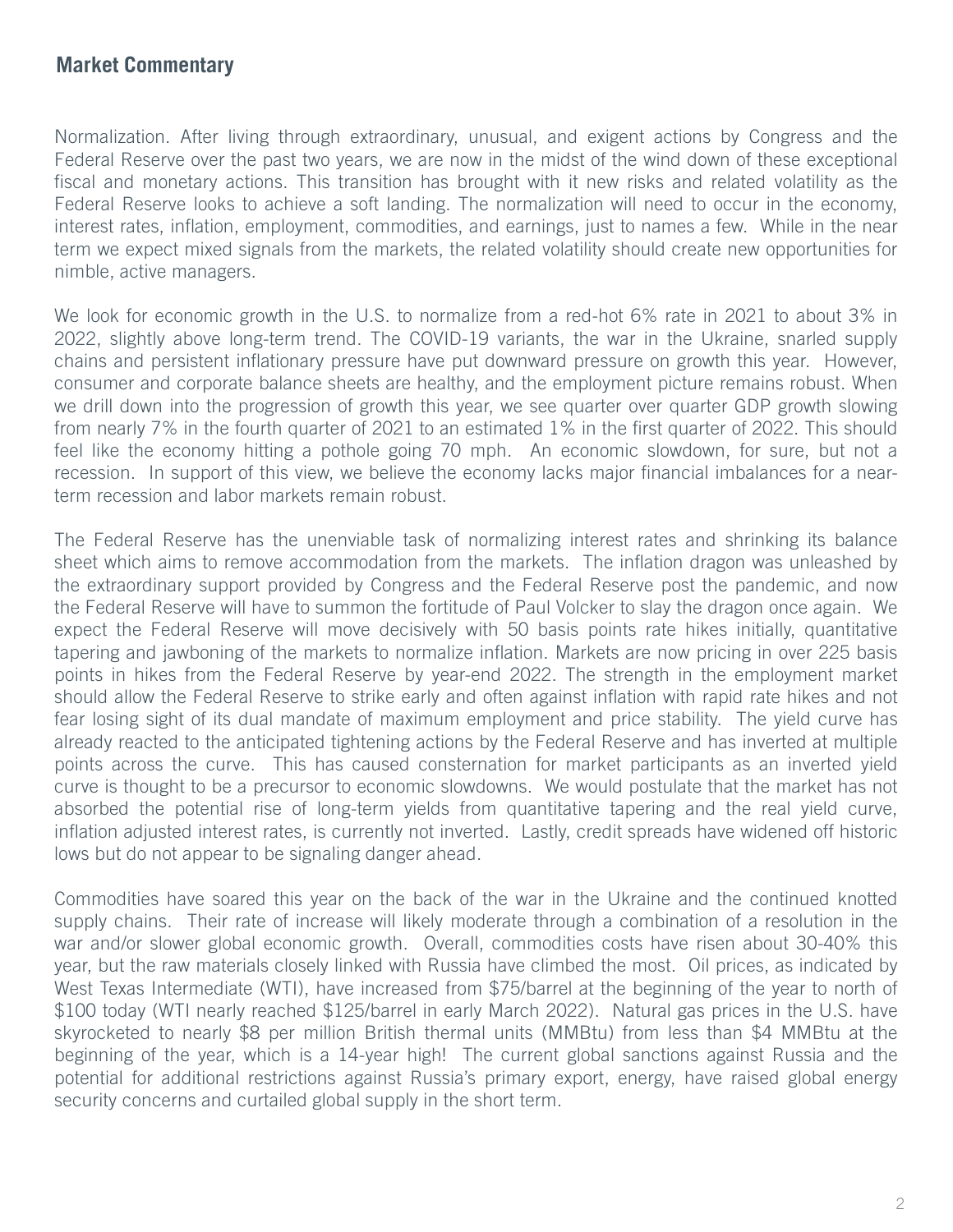From an individual stock perspective, we remain focused on companies that have pricing power that can, and have, successfully operated through other periods of rising inflation. Many companies instituted price increases and/or surcharges multiple times in 2021. The market absorbed these price changes as limited inventories due to supply chain disruption forced consumers and companies flush with cash to purchase what was on the shelf. We expect more differentiation in pricing power this year as inventories normalize and consumers become more discerning as their excess cash dwindles. We expect consumer durable to be more challenged going forward as these companies enjoyed well above trend demand and pricing power during the pandemic after over two decades of negative pricing power.

From a geopolitical perspective, we see several crosscurrents this year. In the U.S., mid-term elections later this year could usher in a Red wave and allow the Republicans to wrestle back control of Congress. A split government has historically been positive for the markets. China, on the other hand, is ever the wildcard with its "common prosperity" doctrine, "Zero Covid" policy, supply chain uncertainty and its ideological divide with the U.S. Offsetting these pressures, China appears to be pivoting to monetary easing and fiscal stimulus, which should be supportive to global growth. The Russia-Ukraine border crisis has the potential to destabilize markets if the Biden administration has a misstep. These turbulent political waters are important to monitor, particularly with many of the developed market central banks starting to reduce accommodation.

With the hawkish shift in Fed policy and the normalization in many areas of the market and economy, we look for a change in market leadership. The expected rise in real rates should stymie long duration investments such as the "growth at any price" stocks. The rise in inflation and the need for more sustained pricing power should hinder the low return on equity companies and the nonearners that were the mainstay of meme investors. We look for this mid-cycle, lower accommodative market to favor relative value, active strategies with portfolios constructed with companies that have pricing power, healthy balance sheets and growing market share. We believe future stock prices will be driven more by earnings growth than multiple expansion. The further we move away from the pandemic and resulting stimulus, the more we expect a greater share of stock performance will be driven by micro factors compared to the heavy influence of macro factors during much of the past 2 years. We still believe investors are under-exposed to the value part of the market. These stocks are generally trading at significant discounts to their historical levels. As we have seen in previous cycles, these rotations tend to be aggressive and last for multiple years.

*1 1*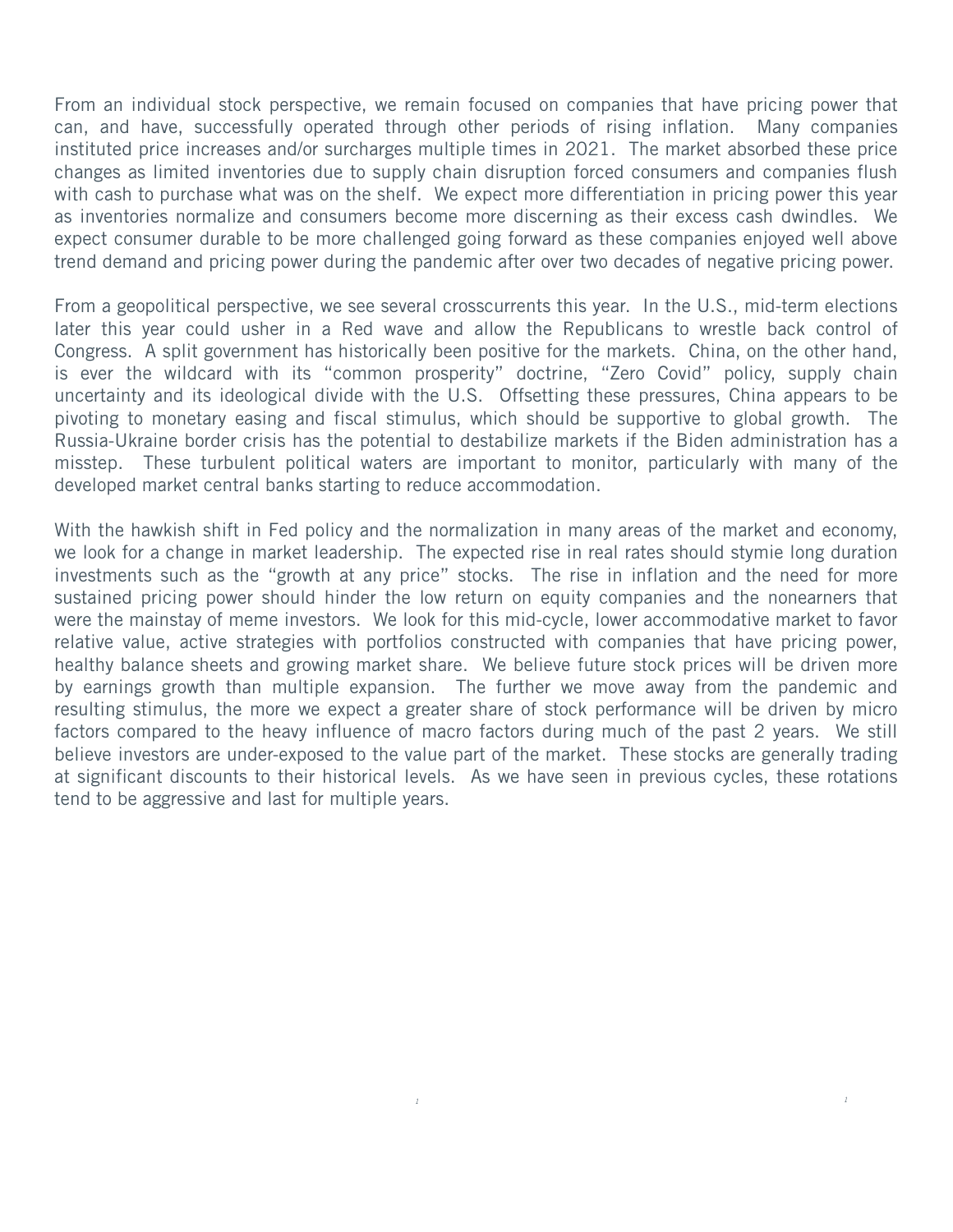CRM Mutual Fund Trust Cramer Rosenthal McGlynn, LLC 28 Havemeyer Place, 1st Floor Greenwich, CT 06830

T 212.326.5300 [info@crmllc.com](mailto:info@crmllc.com)  [www.crmfunds.com](http://www.crmfunds.com/)

## **CRM All Cap Value Fund**

The All Cap Value Fund, under normal circumstances, invests at least 80% of its assets in a diversified portfolio of equity and equity related securities of U.S. and non-U.S. companies that are publicly traded on a U.S. securities market. There are no limits on the market capitalizations of companies in which the All Cap Value Fund may invest.

### Investing With Clarity for Over Four Decades

Cramer Rosenthal McGlynn is a leading value manager that strives to see potential and seize opportunity. We manage over \$2.5 billion for institutions and individuals and we have followed a proven investment philosophy since 1973.

### Capitalizing on Change and Neglect

Our research team strives to invest at the intersection of change and neglect and the intellectual coherence of our investment philosophy offers a genuine benefit to our clients. Companies we buy and hold are typically characterized by three attributes: change, neglect, and valuation.

| <b>Shares</b>                    | Institutional | Investor     |
|----------------------------------|---------------|--------------|
| <b>Ticker</b>                    | <b>CRIEX</b>  | <b>CRMEX</b> |
| Cusip                            | 12626X833     | 12626X841    |
| Net Expense Ratio <sup>2</sup>   | 1.14%         | 1.40%        |
| Gross Expense Ratio <sup>2</sup> | 1.14%         | 1.40%        |
| Min. Investment                  | \$1,000,000   | \$2,500      |
| <b>Inception Date</b>            | 10/24/2006    | 10/24/2006   |

### Portfolio Management

Robert Maina 17 Years at CRM 29 Years of Financial Experience Financial experience may include experience in the financial services or consulting sector.

### **FUND PERFORMANCE**

Through March 31, 2022

|            | <b>CRIEX</b> | <b>CRMEX</b> | R3000V <sup>1</sup> | R3000 <sup>1</sup> |
|------------|--------------|--------------|---------------------|--------------------|
| 1Q         | $-2.95%$     | $-2.91%$     | $-0.85%$            | $-5.28%$           |
| <b>YTD</b> | $-2.95$      | $-291$       | $-0.85$             | $-5.28$            |
| $1-Yr$     | 8.47         | 8.20         | $\overline{11.10}$  | 11.92              |
| $3-Yr$     | 13.10        | 12.82        | 12.99               | 18.24              |
| $5-Yr$     | 10.58        | 10.30        | 10.16               | 15.40              |
| $10-Yr$    | 10.69        | 10.41        | 11.61               | 14.28              |

The gross expense ratios for the Institutional and Investor Classes are 1.26% and 1.51%, respectively.*<sup>1</sup>*

*The information on the Funds' performance represent past performance, which does not guarantee future results. If you invest in a Fund, your investment return and principal value will fluctuate, so that your shares, when redeemed, may be worth more or less than their original cost. The Funds' current performance may be lower or higher than the performance listed. Performance data current to the most recent month-end may be obtained at www.crmfunds.com.*

The Funds are subject to risks, which are described in the prospectus. In particular, when compared to mutual funds that focus on larger capitalization companies, shares of the Funds which generally are more volatile because of the exposure to smaller and mid capitalization companies, which may have more limited product lines and fewer capital resources. Value-based investments are subject to the risk that the broad market may not recognize their intrinsic values.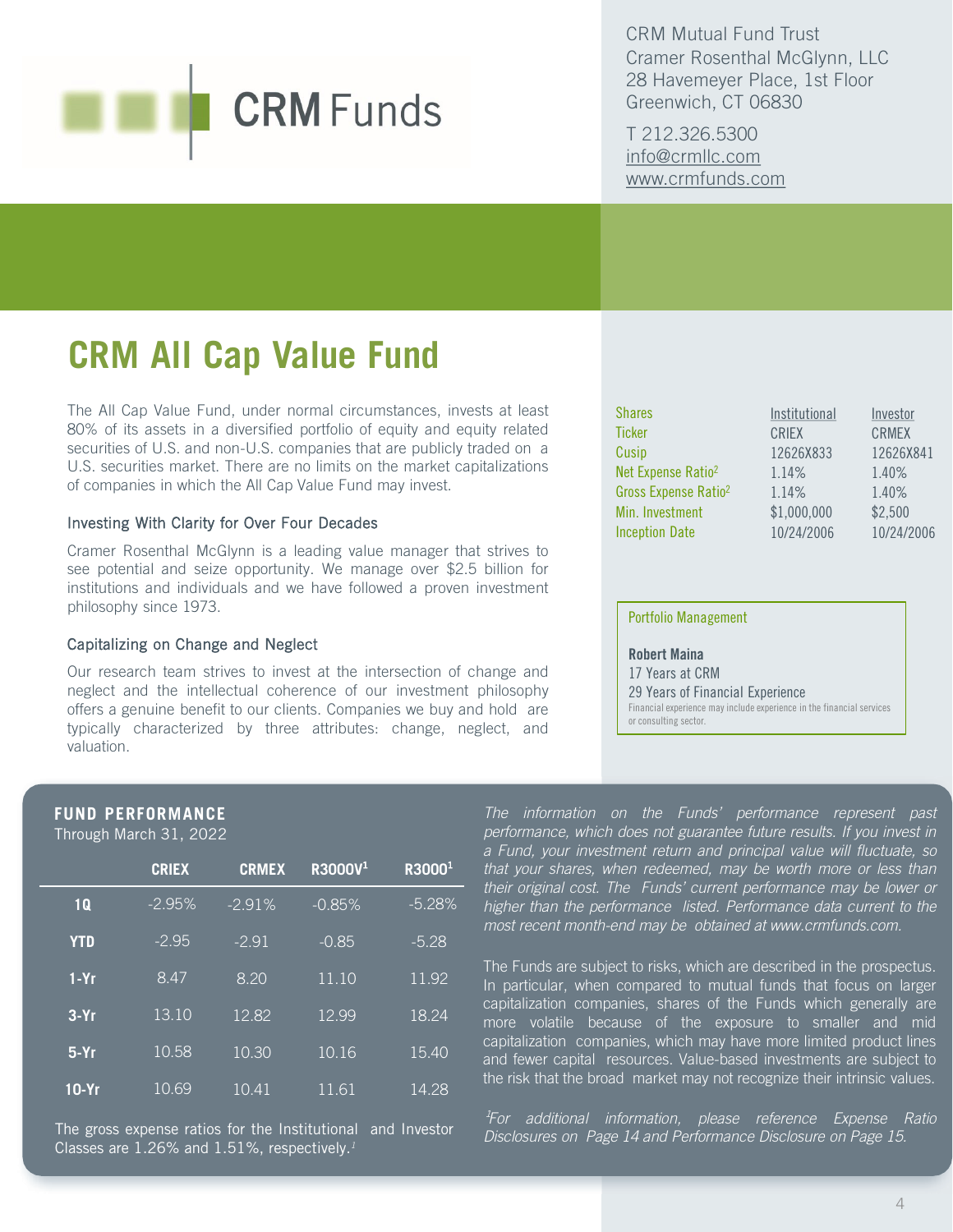### **Assets in Fund: \$26 Million As of March 31, 2022**

### Fund Characteristics<sup>2</sup>

|                           | <b>Fund</b> | <b>R3000V</b> | R3000     |  |
|---------------------------|-------------|---------------|-----------|--|
| Wtd Avg Mkt Cap (m)       | \$66,563    | \$158,463     | \$550,949 |  |
| Wtd Median Mkt Cap (m)    | \$7,872     | \$69,686      | \$135,008 |  |
| P/E FY2                   | 14.8x       | 14.4x         | 18.0x     |  |
| Price/Book                | 2.1x        | 2.4x          | 3.9x      |  |
| <b>Number of Holdings</b> | 42          | 2,284         | 3.041     |  |
| <b>Active Share</b>       | 95%         |               |           |  |

### As of December 31, 2021

| Top Ten Holdings <sup>3</sup>        | % of Fund |
|--------------------------------------|-----------|
| <b>Kirby Corporation</b>             | 4.2       |
| <b>LKQ Corporation</b>               | 3.7       |
| <b>State Street Corporation</b>      | 3.4       |
| Valmont Industries, Inc.             | 3.4       |
| <b>Hancock Whitney Corporation</b>   | 3.4       |
| <b>Kaman Corporation</b>             | 3.3       |
| <b>Webster Financial Corporation</b> | 3.2       |
| American International Group, Inc.   | 3.2       |
| <b>Truist Financial Corporation</b>  | 3.1       |
| Clarivate, PLC                       | 3.0       |
| <b>Total</b>                         | 33.9%     |

### Sector Allocation as of March 31, 2022<sup>2</sup>

|                               | <b>Fund</b> | R3000V | R3000            |
|-------------------------------|-------------|--------|------------------|
| <b>Communication Services</b> |             | 6.9    | 8.5              |
| <b>Consumer Discretionary</b> | 10.0        | 5.1    | 11.8             |
| <b>Consumer Staples</b>       | 27          | 7.1    | 5.7              |
| <b>Energy</b>                 | 4.6         | 7.3    | 3.9              |
| <b>Financials</b>             | 22.8        | 21.1   | 11.7             |
| <b>Health Care</b>            | 11.9        | 17.4   | 13.5             |
| <b>Industrials</b>            | 22.7        | 11.2   | 8.9              |
| <b>Information Technology</b> | 14.4        | 9.0    | 27.2             |
| <b>Materials</b>              | 5.7         | 4.1    | $2.\overline{6}$ |
| <b>Real Estate</b>            | 2.9         | 5.4    | $3.\overline{6}$ |
| <b>Utilities</b>              | 2.3         | 5.4    | 27               |

Holdings subject to change at any time.

### First Quarter 2022<sup>1</sup>

Kirby Corporation Clarivate, PLC Corteva, Inc. **LKQ Corporation** 

### Year to Date 2022<sup>1</sup>

Kirby Corporation Clarivate, PLC Corteva, Inc. **LKQ Corporation** 

### TOP CONTRIBUTORS TOP DETRACTORS

ChampionX Corporation Janus International Group, Inc.

### TOP CONTRIBUTORS TOP DETRACTORS

ChampionX Corporation Janus International Group, Inc.

### Fund Commentary 1,2 First Quarter 2022

During the first quarter of 2022, the CRM All Cap Value strategy underperformed the Russell 3000 Value benchmark by 190 bps on a net of fees basis, -2.75%% vs. -0.85%<sup>2</sup>. From a sector perspective, our underweight to the Energy sector and overweight to the Consumer Discretionary sector were the largest headwinds to relative performance. Stock selection within the Financials and Real Estate sectors was the largest contributor to relative performance. Based on our bottom-up selection process, the portfolio remains significantly overweight in the Industrials sector, with a more moderate overweight to the Information Technology and Consumer Discretionary sectors vs. the Russell 3000 Value benchmark. Conversely, the portfolio is currently underweight in the Communication Services, Health Care and Consumer Staples sectors.

**Kirby Corporation (KEX), Corteva, Inc. (CTVA),** and **ChampionX Corporation (CHX)** were the top contributors to performance in the first quarter. **Kirby Corporation (KEX),** an inland marine company based in the U.S., appreciated this quarter as customer utilization rates picked up and as the company began experiencing increased strength in their distribution and services business that has exposure to the U.S. onshore energy market. **Corteva, Inc. (CTVA)** is a global developer and supplier of seed and crop protection products to the agricultural industry. During the quarter, investors appear to have began appreciating improvement in agricultural fundamentals, driven by increases in agricultural commodity prices due to Russia's invasion of Ukraine and ongoing global supply chain constraints. The new management team is at early stages of margin and free-cash-flow improvement initiatives, as well as evaluating adjacent tuck in acquisitions with the company's relative strong net cash position. **ChampionX Corporation (CHX),** an oilfield services company, has begun to benefit from an increase in drilling activity as a result of improving drilling economics from higher oil and gas prices.

The top detractors to performance during the first quarter were **Clarivate, PLC (CLVT), LKQ Corporation (LKQ),** and **Janus International Group, Inc. (JBI).** Clarivate, PLC (CLVT) a business services company selling information and analytics to life science, academic, government and professional services end markets, reported weaker-than-anticipated transactional revenue growth during the quarter. In addition to recently closing the Proquest acquisition which strengthens its life sciences offering, the company detailed a near term path to accelerating organic growth, margin progress toward longer term targets and improving free-cash-flow generation in its new 2022 guidance. We remain encouraged by recent high quality management additions and continue to see the stock trading at a meaningful discount to peers. **LKQ Corporation (LKQ)** is a distributor for aftermarket automotive parts, and collision replacement parts to the U.S. and European markets. During the quarter investors became concerned that foreign exchange, commodity, and potential miles driven declines will impact revenues and margins going forward. The North American market continues to improve toward pre-pandemic demand levels and while there will likely be an impact to LKQ's logistics cost in Eastern European markets, margins should continue to improve given continued share gains. Company valuation has yet to reflect the benefit of the recently announced initiation of a dividend, large share repurchase activity, and a working capital opportunity through its account's payables factoring program. We expect the company to continue to improve its European operating margin profile and move towards an investment grade credit rating, which will allow for further improvements to its free-cash-flow profile. **Janus International Group, Inc. (JBI)** is a provider of access control technology solutions for the self-storage and commercial building sectors. The company appears well positioned to capitalize on commercial warehouse growth, as well as new self-storage construction and renovations amongst the public and private operators. The company was a detractor in the quarter as elevated steel prices and the delivery of its order backlog at legacy pricing reduced near-term profitability. However, given JBI's leading market share with 50% localized operators, and 80% market share with the larger public Self-storage participants, the company has re-worked its contract structure with its self-storage customers to prevent a negative impact from future rising raw material costs. The company's commercial door business continues to grow, with integration of acquired assets generating very positive initial returns and a stronger outlook. In the upcoming year, we believe the strong free-cash-flow profile, and ability to outperform expectations given pricing initiatives will create substantial value. Shares are trading at  $\sim$ 10x EBITDA with a 15% freecash-flow yield, well below that of its peer group which have more cyclical exposure versus a relatively stable self-storage end market for Janus.

<sup>1</sup> Please reference Expense Ratio Disclosure on Page 14.<br><sup>2</sup> Please reference Important Disclosures, Product Disclosure on Page 15. *3Indicates weight in fund as of December 31, 2021.*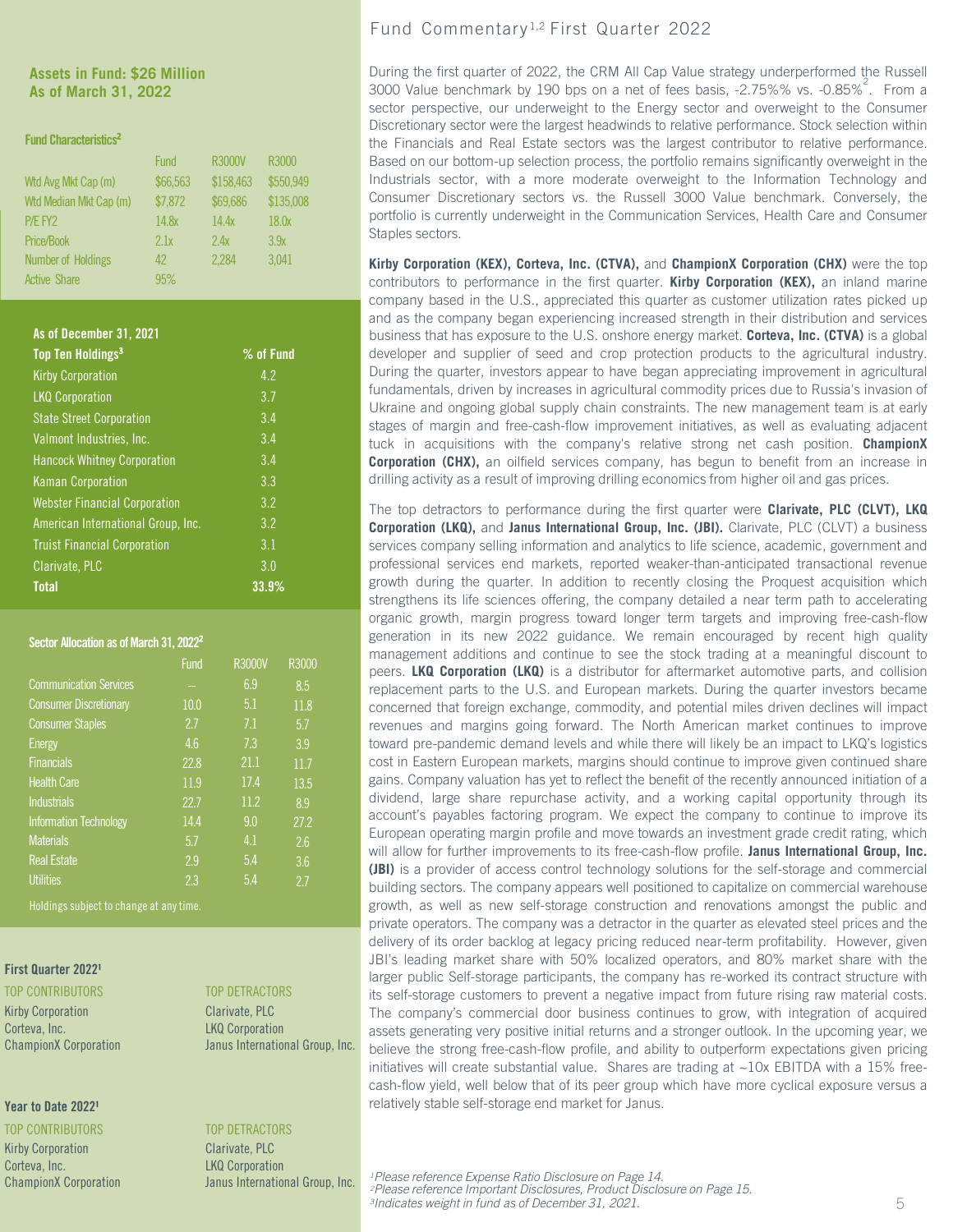CRM Mutual Fund Trust Cramer Rosenthal McGlynn, LLC 28 Havemeyer Place, 1st Floor Greenwich, CT 06830

T 212.326.5300 [info@crmllc.com](mailto:info@crmllc.com)  [www.crmfunds.com](http://www.crmfunds.com/)

## **CRM Mid Cap Value Fund**

The Mid Cap Value Fund, under normal circumstances, invests at least 80% of its assets in a diversified portfolio of equity and equity related securities of companies with market capitalizations at the time of initial purchase similar to those in the Russell Midcap Value Index ("mid cap companies") that are publicly traded on a U.S. securities market.

### Investing With Clarity for Over Four Decades

Cramer Rosenthal McGlynn is a leading value manager that strives to see potential and seize opportunity. We manage over \$2.5 billion for institutions and individuals and we have followed a proven investment philosophy since 1973.

### Capitalizing on Change and Neglect

Our research team strives to invest at the intersection of change and neglect and the intellectual coherence of our investment philosophy offers a genuine benefit to our clients. Companies we buy and hold are typically characterized by three attributes: change, neglect, and valuation.

| <b>Shares</b>              | Institutional | Investor     |
|----------------------------|---------------|--------------|
| <b>Ticker</b>              | CRIMX         | <b>CRMMX</b> |
| Cusip                      | 92934R769     | 92934R777    |
| Expense Ratio <sup>2</sup> | 0.95%         | 1.16%        |
| Min. Investment            | \$1,000,000   | \$2,500      |
| <b>Inception Date</b>      | 1/6/1998      | 9/20/2000    |

### Portfolio Management

Thad Pollock, CFA 19 Years at CRM 22 Years of Financial Experience Financial experience may

### **FUND PERFORMANCE**

Through March 31, 2022

|            | <b>CRIMX</b> | <b>CRMMX</b> | RMidV <sup>1</sup> | RMid <sup>1</sup>  |
|------------|--------------|--------------|--------------------|--------------------|
| 1Q         | $-3.66%$     | $-3.66%$     | $-1.82%$           | $-5.68%$           |
| <b>YTD</b> | $-3.66$      | $-3.66$      | $-1.82$            | $-5.68$            |
| $1-Yr$     | 12.67        | 12.49        | 11.46              | 6.92               |
| $3-Yr$     | 14.42        | 14.21        | 13.69              | 14.89              |
| $5-Yr$     | 12.90        | 12.68        | 9.99               | $12.\overline{62}$ |
| $10-Yr$    | 12.30        | 12.08        | 12.01              | 12.85              |

*The information on the Funds' performance represent past performance, which does not guarantee future results. If you invest in a Fund, your investment return and principal value will fluctuate, so that your shares, when redeemed, may be worth more or less than their original cost. The Funds' current performance may be lower or higher than the performance listed. Performance data current to the most recent month-end may be obtained at www.crmfunds.com.*

The Funds are subject to risks, which are described in the prospectus. In particular, when compared to mutual funds that focus on larger capitalization companies, shares of the Funds which generally are more volatile because of the exposure to smaller and mid capitalization companies, which may have more limited product lines and fewer capital resources. Value-based investments are subject to the risk that the broad market may not recognize their intrinsic values.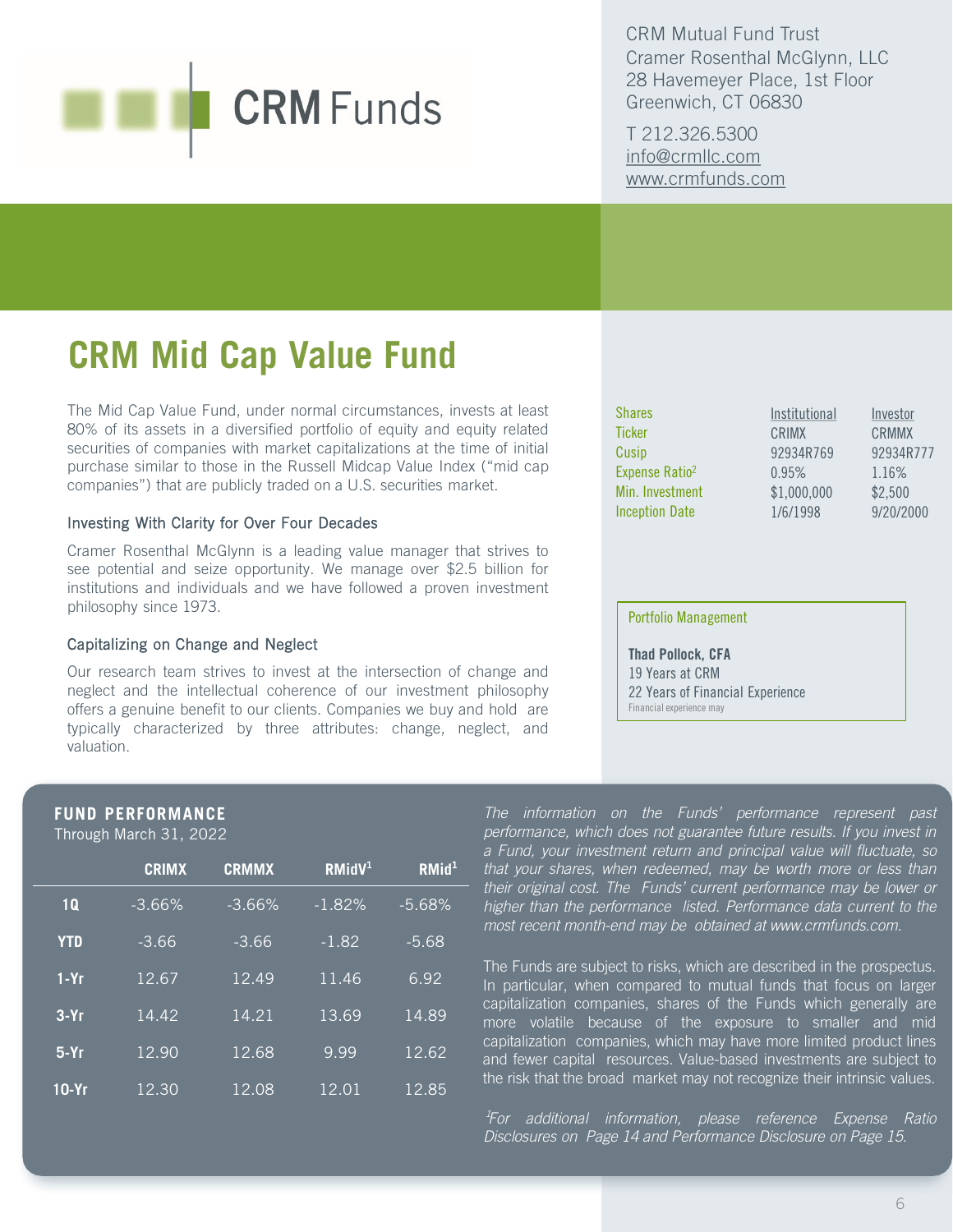### **Assets in Fund: \$422 Million As of March 31, 2022**

### Fund Characteristics<sup>2</sup>

|                           | Fund     | <b>RMidV</b> | <b>RMid</b> |
|---------------------------|----------|--------------|-------------|
| Wtd Avg Mkt Cap (m)       | \$14,269 | \$22,619     | \$23,890    |
| Wtd Median Mkt Cap (m)    | \$10,058 | \$20,967     | \$21,925    |
| P/E FY2                   | 15.6x    | 14.5x        | 16.4x       |
| Price/Book                | 2.5x     | 2.4x         | 3.1x        |
| <b>Number of Holdings</b> | 41       | 698          | 824         |
| <b>Active Share</b>       | 95%      |              |             |

### As of December 31, 2021

| Top Ten Holdings <sup>3</sup>       | % of Fund |
|-------------------------------------|-----------|
| <b>LKQ Corporation</b>              | 5.4       |
| American Financial Group, Inc.      | 3.6       |
| Clarivate, PLC                      | 3.4       |
| <b>Regal Rexnord Corporation</b>    | 3.3       |
| Ashland Global Holdings, Inc.       | 3.3       |
| Corteva, Inc.                       | 3.2       |
| Steven Madden, Ltd.                 | 3.1       |
| <b>Envista Holdings Corporation</b> | 3.1       |
| Morningstar, Inc.                   | 3.0       |
| RPM International, Inc.             | 2.9       |
| <b>Total</b>                        | 34.4%     |

### Sector Allocation as of March 31, 2022<sup>2</sup>

|                               | Fund | <b>RMidV</b> | <b>RMid</b> |
|-------------------------------|------|--------------|-------------|
| <b>Communication Services</b> |      | 3.5          | 3.4         |
| <b>Consumer Discretionary</b> | 9.1  | 9.3          | 11.3        |
| <b>Consumer Staples</b>       | 4.6  | 4.7          | 3.8         |
| Energy                        | 6.9  | 7.2          | 5.7         |
| <b>Financials</b>             | 18.4 | 16.4         | 12.7        |
| <b>Health Care</b>            | 8.9  | 7.8          | 10.9        |
| <b>Industrials</b>            | 20.5 | 14.1         | 14.5        |
| <b>Information Technology</b> | 10.0 | 9.4          | 17.9        |
| <b>Materials</b>              | 9.7  | 8.1          | 6.1         |
| <b>Real Estate</b>            | 4.3  | 11.5         | 8.5         |
| <b>Utilities</b>              | 7.6  | 77           | 5.2         |

Holdings subject to change at any time.

### First Quarter 2022<sup>1</sup>

| TOP CONTRIBUTORS |  |  |  |
|------------------|--|--|--|
|------------------|--|--|--|

Pioneer Natural Resources Company LKQ Corporation Corteva, Inc. Clarivate, PLC ChampionX Corporation Hayward Holdings, Inc.

### Year to Date 2022<sup>1</sup>

TOP CONTRIBUTORS TOP DETRACTORS Pioneer Natural Resources Company LKQ Corporation Corteva, Inc. **Community** Clarivate, PLC ChampionX Corporation Hayward Holdings, Inc.

### TOP DETRACTORS

### Fund Commentary 1,2 First Quarter 2022

In the first quarter of 2022, the CRM Mid Cap Value strategy underperformed the Russell Mid Cap Value strategy by roughly 160 bps on a net of fees basis, -3.44%% vs. -1.82%<sup>2</sup>. The largest headwind to relative performance was our stock selection within the Industrials and Consumer Staples sectors. Our stock selection within the Financials, Real Estate, and Utilities sectors provided the largest tailwind to relative performance this quarter. Based on our bottom-up stock selection, the portfolio maintains a significant overweight to the Industrials sector, with a more moderate overweight to the Materials and Financials sectors vs. the Russell Mid Cap Value benchmark. Conversely, the portfolio is currently underweight in the Real Estate and Communication Services sectors.

**Pioneer Natural Resources Company (PXD), Corteva, Inc. (CTVA),** and **ChampionX Corporation (CHX)** were the top contributors to performance in the first quarter. **Pioneer Natural Resources Company (PXD),** a US-focused oil exploration and production company, benefitted from rising oil prices and an ability to manage costs in the current inflationary environment, which continues to significantly increase its free-cash-flow and corresponding return of capital to shareholders. **Corteva, Inc. (CTVA)** is a global developer and supplier of seed and crop protection products to the agricultural industry. During the quarter, investors appear to have begun appreciating improvement in agricultural fundamentals, driven by increases in agricultural commodity prices due to Russia's invasion of Ukraine and ongoing global supply chain constraints. The new management team is at early stages of margin and free-cash-flow improvement initiatives, as well as evaluating adjacent tuck in acquisitions with the company's strong net cash position. **ChampionX Corporation (CHX),** an oilfield services company, has begun to benefit from an increase in drilling activity as a result of improving drilling economics from higher oil and gas prices.

The top detractors to performance during the quarter were **LKQ Corporation (LKQ), Clarivate, PLC (CLVT),** and **Hayward Holdings, Inc. (HAYW). LKQ Corporation (LKQ)** is a distributor for aftermarket automotive parts, and collision replacement parts to the U.S. and European markets. During the quarter investors became concerned that foreign exchange, commodity, and potential miles driven declines will impact revenues and margins going forward. The North American market continues to improve toward prepandemic demand levels and while there will likely be an impact to LKQ's logistics cost in Eastern European markets, margins should continue to improve given continued share gains. Company valuation has yet to reflect the benefit of the recently announced initiation of a dividend, large share repurchase activity, and a working capital opportunity through its account's payables factoring program. We expect the company to continue to improve its European operating margin profile and move towards an investment grade credit rating, which will allow for further improvements to its free-cash-flow profile. **Clarivate, PLC (CLVT),** a business services company selling information and analytics to life science, academic, government and professional services end markets, reported weaker-than-anticipated transactional revenue growth during the quarter. In addition to recently closing the Proquest acquisition which strengthens its life sciences offering, the company detailed a near term path to accelerating organic growth, margin progress toward longer term targets and improving free-cash-flow generation in its new 2022 guidance. We remain encouraged by recent high quality management additions and continue to see the stock trading at a meaningful discount to peers. **Hayward Holdings,**

**Inc. (HAYW)** is a global designer, manufacturer, and marketer of a broad portfolio of pool equipment and associated automation systems. Elevated concerns over supply chain and elevated housing and leisure spending weighed on the stock during the quarter. The company has outperformed expectations and has guided to higher margin levels despite these expected challenges. As a recent IPO, there remains large legacy shareholder ownership which is also creating an overhang on the company's valuation. We believe Hayward's strong operational execution and order backlog, as well as growth in both the new pool construction and parts replacement markets will eventually be rewarded. The company trades at an attractive relative discount of 40%+ to the peer group, which we believe is unwarranted given its topline growth profile and outsized exposure to the stable aftermarket pool equipment market.

<sup>1</sup>Please reference Expense Ratio Disclosure on Page 14.<br><sup>2</sup>Please reference Important Disclosures, Product Disclosure on Page 15.

*3Indicates weight in fund as of December 31, 2021.*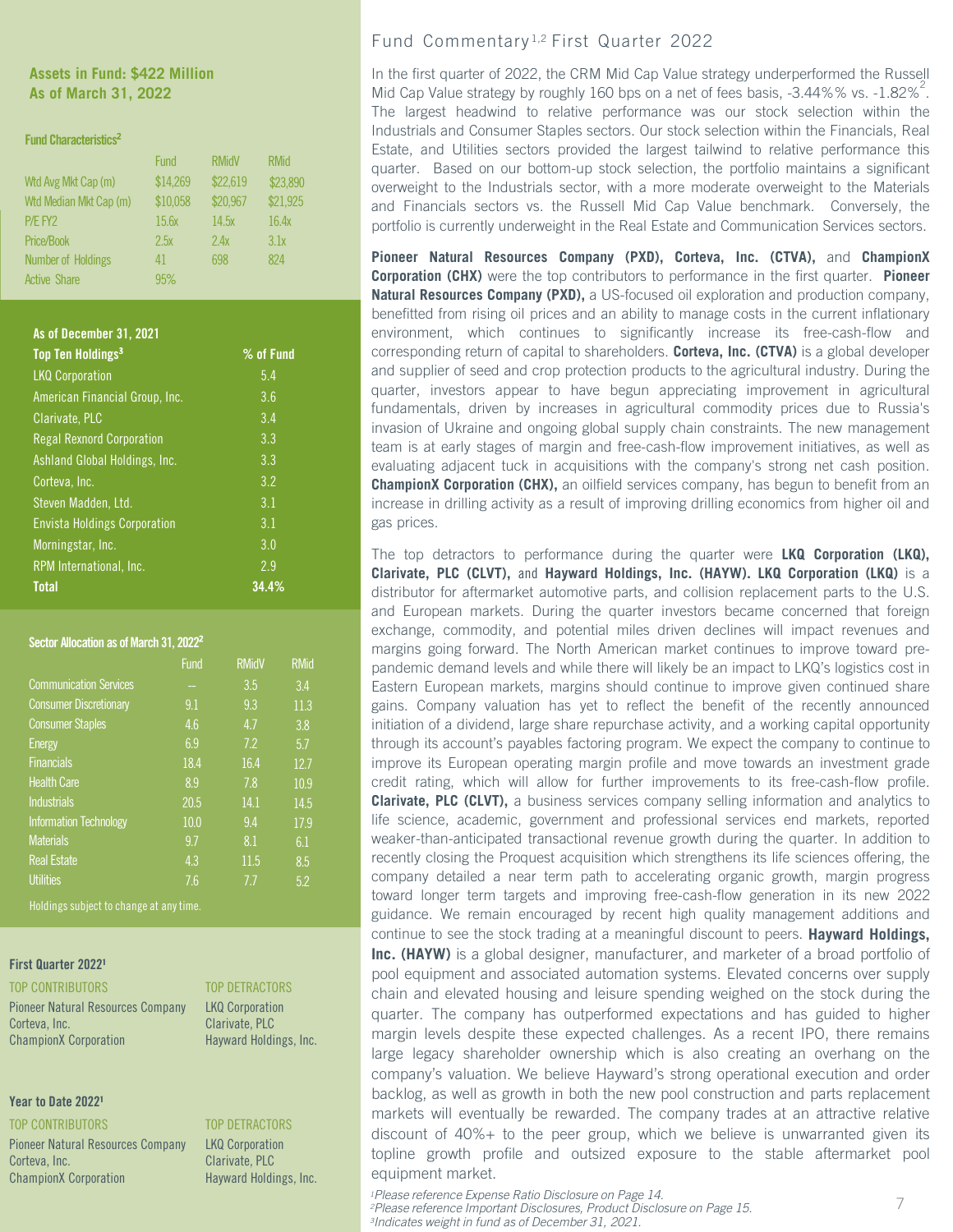CRM Mutual Fund Trust Cramer Rosenthal McGlynn, LLC 28 Havemeyer Place, 1st Floor Greenwich, CT 06830

T 212.326.5300 [info@crmllc.com](mailto:info@crmllc.com)  [www.crmfunds.com](http://www.crmfunds.com/)

## **CRM Small/Mid Cap Value Fund**

The Small/Mid Cap Value Fund, under normal circumstances, invests at least 80% of its assets in a diversified portfolio of equity and equity related securities of companies with market capitalizations at the time of initial purchase similar to those in the Russell 2500 Value Index or in the S&P MidCap 400 Value Index (together, "small/mid cap companies") that are publicly traded on a U.S. securities market.

### Investing With Clarity for Over Four Decades

Cramer Rosenthal McGlynn is a leading value manager that strives to see potential and seize opportunity. We manage over \$2.5 billion for institutions and individuals and we have followed a proven investment philosophy since 1973.

### Capitalizing on Change and Neglect

Our research team strives to invest at the intersection of change and neglect and the intellectual coherence of our investment philosophy offers a genuine benefit to our clients. Companies we buy and hold are typically characterized by three attributes: change, neglect, and valuation.

| <b>Shares</b>              | Institutional | Investor  |
|----------------------------|---------------|-----------|
| <b>Ticker</b>              | CRIAX         | CRMAX     |
| Cusip                      | 92934R116     | 92934R124 |
| Expense Ratio <sup>2</sup> | 0.94%         | 1.16%     |
| Min. Investment            | \$1,000,000   | \$2,500   |
| <b>Inception Date</b>      | 9/1/2004      | 9/1/2004  |

### Portfolio Management

Thad Pollock, CFA 19 Years at CRM 22 Years of Financial Experience Financial experience may

### **FUND PERFORMANCE**

Through March 31, 2022

|            | <b>CRIAX</b> | <b>CRMAX</b> | R2500V <sup>1</sup> | R2500 <sup>1</sup> |
|------------|--------------|--------------|---------------------|--------------------|
| 1Q         | $-4.99\%$    | $-4.95%$     | $-1.50%$            | $-5.82%$           |
| <b>YTD</b> | $-499$       | $-4.95$      | $-1.50$             | $-5.82$            |
| $1-Yr$     | 6.55         | 6.40         | 7.73                | 0.34               |
| $3-Yr$     | 13.97        | 13.78        | 12.98               | 13.79              |
| $5-Yr$     | 12.43        | 12.20        | 9.19                | 11.57              |
| $10-Yr$    | 11.10        | 10.87        | 11.04               | 12.09              |

*The information on the Funds' performance represent past performance, which does not guarantee future results. If you invest in a Fund, your investment return and principal value will fluctuate, so that your shares, when redeemed, may be worth more or less than their original cost. The Funds' current performance may be lower or higher than the performance listed. Performance data current to the most recent month-end may be obtained at www.crmfunds.com.*

The Funds are subject to risks, which are described in the prospectus. In particular, when compared to mutual funds that focus on larger capitalization companies, shares of the Funds which generally are more volatile because of the exposure to smaller and mid capitalization companies, which may have more limited product lines and fewer capital resources. Value-based investments are subject to the risk that the broad market may not recognize their intrinsic values.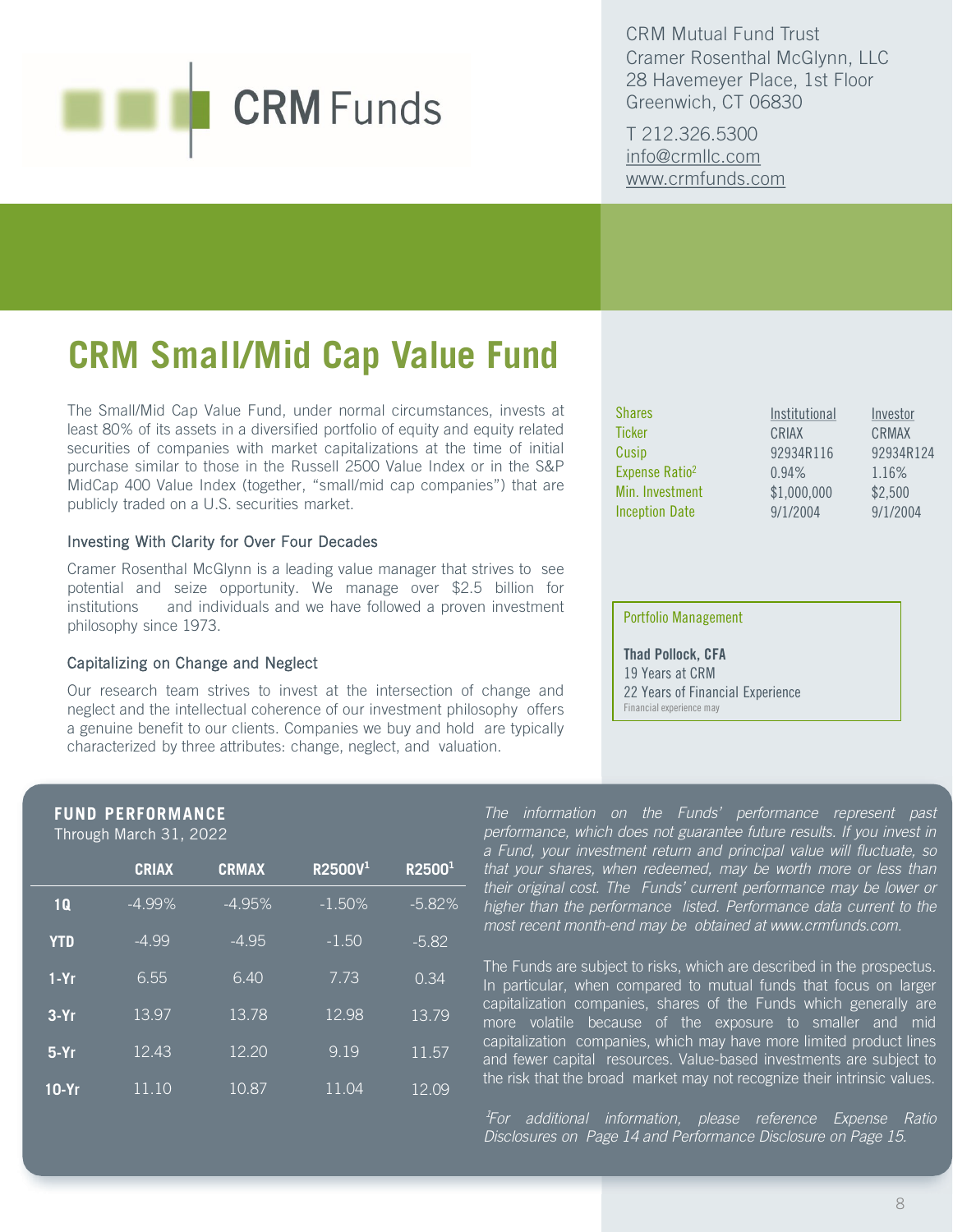### **Assets in Fund: \$166 Million As of March 31, 2022**

### Fund Characteristics<sup>2</sup>

|                           | <b>Fund</b> | <b>R2500V</b> | R2500   |
|---------------------------|-------------|---------------|---------|
| Wtd Avg Mkt Cap (m)       | \$8,947     | \$8,121       | \$7,844 |
| Wtd Median Mkt Cap (m)    | \$5,776     | \$6,657       | \$6,095 |
| P/E FY2                   | 15.0x       | 12.3x         | 13.6x   |
| Price/Book                | 2.2x        | 1.9x          | 2.5x    |
| <b>Number of Holdings</b> | 43          | 1,865         | 2,518   |
| <b>Active Share</b>       | 96%         |               |         |

### As of December 31, 2021

| Top Ten Holdings <sup>3</sup>        | % of Fund |
|--------------------------------------|-----------|
| <b>LKQ Corporation</b>               | 4.9       |
| American Financial Group, Inc.       | 3.7       |
| Clean Harbors, Inc.                  | 3.6       |
| Clarivate, PLC                       | 3.4       |
| Ashland Global Holdings, Inc.        | 3.4       |
| <b>Regal Rexnord Corporation</b>     | 3.3       |
| Great Western Bancorp, Inc.          | 3.1       |
| Valmont Industries, Inc.             | 3.0       |
| <b>Envista Holdings Corporation</b>  | 3.0       |
| <b>Webster Financial Corporation</b> | 2.8       |
| <b>Total</b>                         | 34.2%     |

### Sector Allocation as of March 31 2022<sup>2</sup>

|                               | <b>Fund</b> | <b>R2500V</b> | R <sub>2500</sub> |
|-------------------------------|-------------|---------------|-------------------|
| <b>Communication Services</b> |             | 3.0           | 2.7               |
| <b>Consumer Discretionary</b> | 9.4         | 8.7           | 10.9              |
| <b>Consumer Staples</b>       | 4.7         | 3.3           | 3.2               |
| <b>Energy</b>                 | 6.7         | 7.3           | 5.7               |
| <b>Financials</b>             | 20.7        | 20.2          | 14.8              |
| <b>Health Care</b>            | 7.3         | 7.8           | 12.8              |
| <b>Industrials</b>            | 25.9        | 17.1          | 16.4              |
| <b>Information Technology</b> | 7.9         | 8.2           | 15.8              |
| <b>Materials</b>              | 8.4         | 7.9           | 6.2               |
| <b>Real Estate</b>            | 5.2         | 12.4          | 8.8               |
| <b>Utilities</b>              | 4.0         | 4.1           | 27                |

Holdings subject to change at any time.

### First Quarter 2022<sup>1</sup>

### TOP CONTRIBUTORS TOP DETRACTORS

Pioneer Natural Resources Company LKQ Corporation Kirby Corporation **Hayward Holdings, Inc.** ChampionX Corporation Clarivate, PLC

### Year to Date 2022<sup>1</sup>

TOP CONTRIBUTORS TOP DETRACTORS Pioneer Natural Resources Company LKQ Corporation Kirby Corporation **Hayward Holdings, Inc.** ChampionX Corporation Clarivate, PLC

### Fund Commentary 1,2 First Quarter 2022

During the first quarter of 2022, the CRM Small/Mid Cap Value strategy underperformed the Russell 2500 Value benchmark by 330 bps on a net of fees basis, -4.80% vs. - 1.50%<sup>2</sup>. Stock selection within the Materials, Industrials, and Consumer Discretionary sectors was the largest relative detractor of performance for the quarter while the Financials and Information Technology sectors were the largest contributors to our relative performance this quarter. Based on our bottom-up stock selection, the portfolio maintains a significant overweight to the Industrials sector, with a more moderate overweight to the Consumer Staples and Consumer Discretionary sectors vs. the Russell 2500 Value benchmark. Conversely, the portfolio is currently most underweight to the Real Estate, and Communications Services sectors.

**Pioneer Natural Resources Company (PXD), Kirby Corporation (KEX),** and **ChampionX Corporation (CHX)** were top contributors to performance in the first quarter. **Pioneer Natural Resources Company (PXD),** a US-focused oil exploration and production company, benefitted from rising oil prices and an ability to manage costs in the current inflationary environment, which continues to significantly increase its free-cash-flow and corresponding return of capital to shareholders. **Kirby Corporation (KEX),** an inland marine company based in the U.S., appreciated this quarter as customer utilization rates picked up and as the company began experiencing increased strength in their distribution and services business that has exposure to the U.S. onshore energy market. **ChampionX Corporation (CHX),** an oilfield services company, has begun to benefit from the increase in drilling activity as a result of improving drilling economics from higher oil and gas prices.

The top detractors to performance during the quarter included **LKQ Corporation (LKQ), Hayward Holdings, Inc. (HAYW),** and **Clarivate, PLC (CLVT). LKQ Corporation (LKQ)** is a distributor for aftermarket automotive parts, and collision replacement parts to the U.S. and European markets. During the quarter investors became concerned that foreign exchange, commodity, and potential miles driven declines will impact revenues and margins going forward. The North American market continues to improve toward prepandemic demand levels and while there will likely be an impact to LKQ's logistics cost in Eastern European markets, margins should continue to improve given continued share gains. Company valuation has yet to reflect the benefit of the recently announced initiation of a dividend, large share repurchase activity, and a working capital opportunity through its account's payables factoring program. We expect the company to continue to improve its European operating margin profile and move towards an investment grade credit rating, which will allow for further improvements to its free-cash-flow profile. **Hayward Holdings, Inc. (HAYW)** is a global designer, manufacturer, and marketer of a broad portfolio of pool equipment and associated automation systems. Elevated concerns over supply chain and elevated housing and leisure spending weighed on the stock during the quarter. The company has outperformed expectations and has guided to higher margin levels despite these expected challenges. As a recent IPO, there remains large legacy shareholder ownership which is also creating an overhang on the company's valuation. We believe Hayward's strong operational execution and order backlog, as well as growth in both the new pool construction and parts replacement markets will eventually be rewarded. The company trades at an attractive relative discount of 40%+ to the peer group, which we believe is unwarranted given its topline growth profile and outsized exposure to the stable aftermarket pool equipment market. **Clarivate, PLC (CLVT)** a business services company selling information and analytics to life science, academic, government and professional services end markets, reported weaker-than-anticipated transactional revenue growth during the quarter. In addition to recently closing the Proquest acquisition which strengthens its life sciences offering, the company detailed a near term path to accelerating organic growth, margin progress toward longer term targets and improving free-cash-flow generation in its new 2022 guidance. We remain encouraged by recent high quality management additions and continue to see the stock trading at a meaningful discount to peers.

<sup>1</sup> Please reference Expense Ratio Disclosure on Page 14.<br><sup>2</sup> Please reference Important Disclosures, Product Disclosure on Page 15. *3Indicates weight in fund as of December 31, 2021.*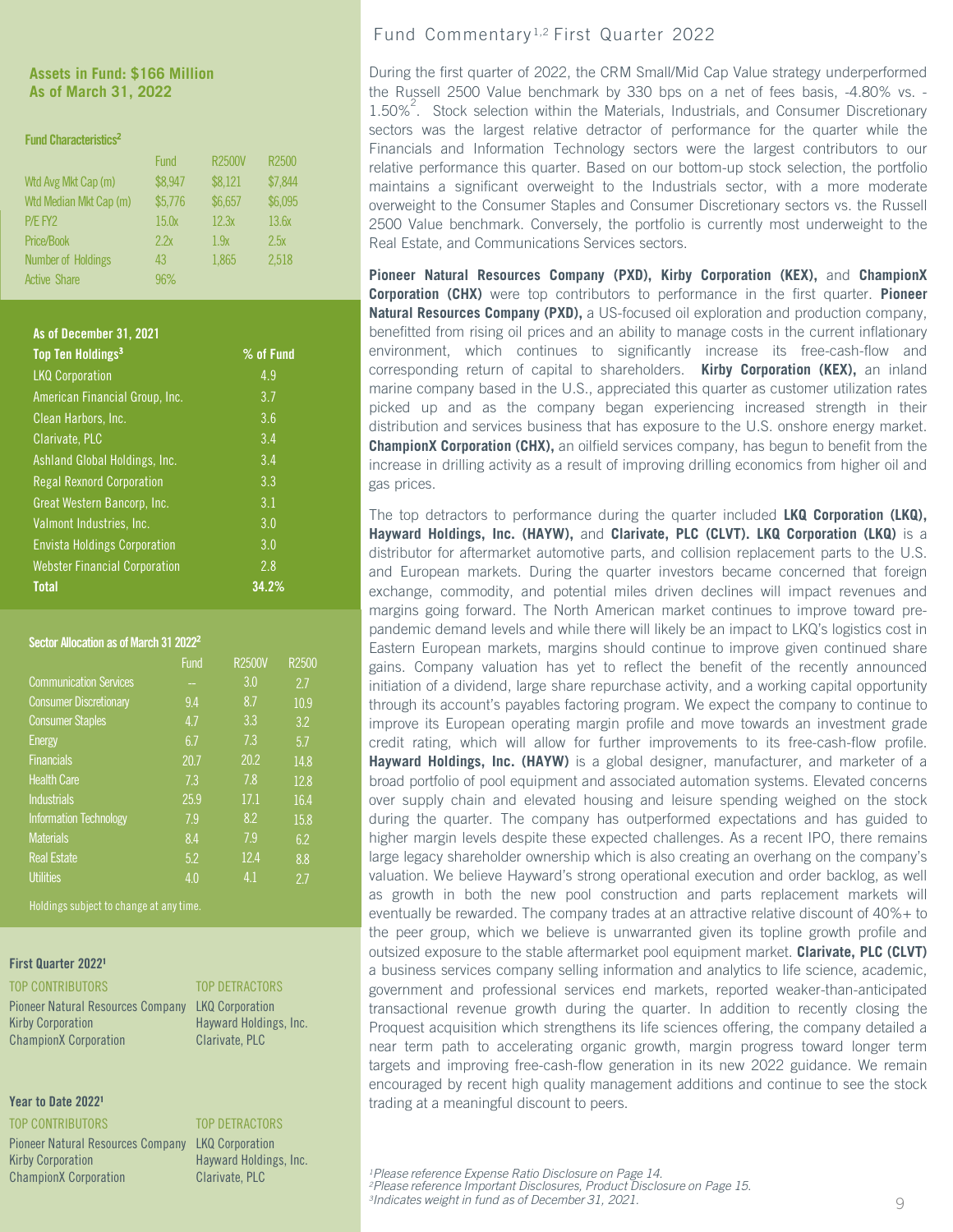CRM Mutual Fund Trust Cramer Rosenthal McGlynn, LLC 28 Havemeyer Place, 1st Floor Greenwich, CT 06830

T 212.326.5300 [info@crmllc.com](mailto:info@crmllc.com)  [www.crmfunds.com](http://www.crmfunds.com/)

## **CRM Small Cap Value Fund**

The Small Cap Value Fund, under normal circumstances, invests at least 80% of its assets in a diversified portfolio of equity and equity related securities of companies with market capitalizations at the time of initial purchase similar to those in the Russell 2000 Value Index ("small cap companies") that are publicly traded on a U.S. securities market.

### Investing With Clarity for Over Four Decades

Cramer Rosenthal McGlynn is a leading value manager that strives to see potential and seize opportunity. We manage over \$2.5 billion for institutions and individuals and we have followed a proven investment philosophy since 1973.

### Capitalizing on Change and Neglect

Our research team strives to invest at the intersection of change and neglect and the intellectual coherence of our investment philosophy offers a genuine benefit to our clients. Companies we buy and hold are typically characterized by three attributes: change, neglect, and valuation.

| <b>Shares</b>              | Institutional | Investor     |
|----------------------------|---------------|--------------|
| <b>Ticker</b>              | CRISX         | <b>CRMSX</b> |
| Cusip                      | 92934R785     | 92934R793    |
| Expense Ratio <sup>2</sup> | 0.92%         | 1.16%        |
| Min. Investment            | \$1,000,000   | \$2,500      |
| <b>Inception Date</b>      | 1/27/1998     | 10/1/1995    |

### Portfolio Management

Bernard Frojmovich 13 Years at CRM 23 Years of Financial Experience

Brian Harvey, CFA 17 Years at CRM 29 Years of Financial Experience Financial experience may include experience in the financial services or consulting sector.

### **FUND PERFORMANCE**

Through March 31, 2022

|            | <b>CRISX</b> | <b>CRMSX</b> | R2000V <sup>1</sup> | R2000 <sup>1</sup> |
|------------|--------------|--------------|---------------------|--------------------|
| 1Q         | $-3.48%$     | $-3.55%$     | $-2.40%$            | $-7.53%$           |
| <b>YTD</b> | $-3.48$      | $-3.55$      | $-2.40$             | $-7.53$            |
| $1-Yr$     | $-2.05$      | $-2.32$      | 3.32                | $-5.79$            |
| $3-Yr$     | 6.00         | 5.73         | 12.73               | 11.75              |
| $5-Yr$     | 6.11         | 5.86         | $\overline{8.57}$   | 9.74               |
| 10-Yr      | 9.48         | 9.23         | 10.54               | 11.04              |

*The information on the Funds' performance represent past performance, which does not guarantee future results. If you invest in a Fund, your investment return and principal value will fluctuate, so that your shares, when redeemed, may be worth more or less than their original cost. The Funds' current performance may be lower or higher than the performance listed. Performance data current to the most recent month-end may be obtained at www.crmfunds.com.*

The Funds are subject to risks, which are described in the prospectus. In particular, when compared to mutual funds that focus on larger capitalization companies, shares of the Funds which generally are more volatile because of the exposure to smaller and mid capitalization companies, which may have more limited product lines and fewer capital resources. Value-based investments are subject to the risk that the broad market may not recognize their intrinsic values.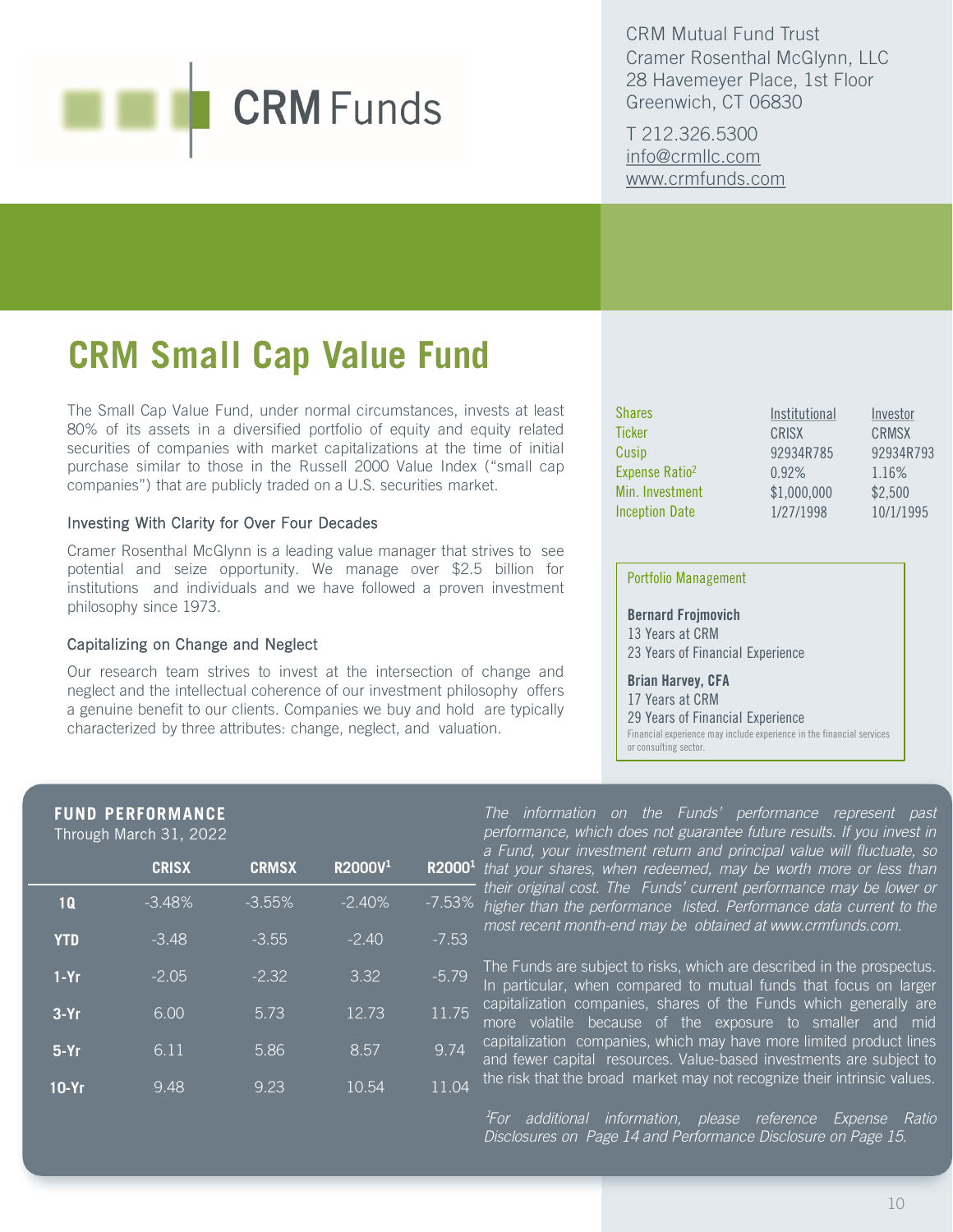**Assets in Fund: \$280 Million As of March 31, 2022**

### Fund Characteristics<sup>2</sup>

|                           | <b>Fund</b> | <b>R2000V</b> | R2000   |
|---------------------------|-------------|---------------|---------|
| Wtd Avg Mkt Cap (m)       | \$3,157     | \$3,109       | \$3,355 |
| Wtd Median Mkt Cap (m)    | \$3,034     | \$2,538       | \$2,935 |
| P/E FY2                   | 15.4x       | 11.3x         | 12.7x   |
| Price/Book                | 1.8x        | 1.5x          | 2.2x    |
| <b>Number of Holdings</b> | 41          | 1,436         | 2,018   |
| <b>Active Share</b>       | 96%         |               |         |

### As of December 31, 2021

| Top Ten Holdings <sup>3</sup>                | % of Fund |
|----------------------------------------------|-----------|
| <b>SPX Corporation</b>                       | 3.9       |
| <b>Hancock Whitney Corporation</b>           | 3.8       |
| Valmont Industries, Inc.                     | 3.8       |
| Clean Harbors, Inc.                          | 3.6       |
| <b>Kirby Corporation</b>                     | 3.5       |
| Great Western Bancorp, Inc.                  | 3.4       |
| Barnes Group, Inc.                           | 3.4       |
| Steven Madden, Ltd.                          | 3.3       |
| American Assets Trust, Inc.                  | 3.3       |
| <b>Central Pacific Financial Corporation</b> | 3.3       |
| <b>Total</b>                                 | 35.3%     |

### Sector Allocation as of March 31, 2022<sup>2</sup>

|                               | Fund | <b>R2000V</b>   | R2000 |
|-------------------------------|------|-----------------|-------|
| <b>Communication Services</b> |      | 3.6             | 3.2   |
| <b>Consumer Discretionary</b> | 8.9  | 7.1             | 10.1  |
| <b>Consumer Staples</b>       | 4.3  | 3.1             | 3.6   |
| <b>Energy</b>                 | 5.6  | 9.6             | 6.6   |
| <b>Financials</b>             | 23.8 | 26.3            | 15.9  |
| <b>Health Care</b>            | 2.5  | $\overline{8}9$ | 16.6  |
| <b>Industrials</b>            | 26.7 | 15.3            | 15.5  |
| <b>Information Technology</b> | 7.9  | 5.4             | 13.7  |
| <b>Materials</b>              | 3.4  | 4.5             | 4.0   |
| <b>Real Estate</b>            | 11.2 | 11.9            | 7.8   |
| <b>Utilities</b>              | 5.6  | 5.4             | 3.0   |

Holdings subject to change at any time.

### First Quarter 2022<sup>1</sup>

Kirby Corporation SPX Corporation Clean Harbors, Inc. Steven Madden, Ltd.

### Year to Date 2022<sup>1</sup>

TOP CONTRIBUTORS TOP DETRACTORS Kirby Corporation SPX Corporation Clean Harbors, Inc. Steven Madden, Ltd.

### TOP CONTRIBUTORS TOP DETRACTORS

ChampionX Corporation Skyline Champion Corporation

ChampionX Corporation Skyline Champion Corporation

### Fund Commentary 1,2 First Quarter 2022

During the first quarter of 2022, the CRM Small Cap Value strategy underperformed the Russell 2000 Value benchmark by roughly 90 bps on a net of fees basis, -3.31% vs. -2.40%<sup>2</sup>. From a sector perspective, our underweight in Energy and stock selection within the Energy and Materials we the largest headwinds to relative performance. Conversely, our Health Care and Financials holdings were the largest contributors to relative performance. Based on our bottom-up selection process, the portfolio maintains a significant overweight to the Industrials sector, with a moderate overweight to the Information Technology and Consumer Discretionary sectors vs. the Russell 2000 Value benchmark. Conversely, the portfolio maintains a significant underweight in the Health Care sector, with a moderate underweight to the Communications Services and Energy sectors.

Top contributors to performance during the first quarter were **Kirby Corporation (KEX), ChampionX Corporation (CHX),** and **Clean Harbors, Inc. (CLH). Kirby Corporation (KEX),** an inland marine company based in the U.S., appreciated this quarter as customer utilization rates picked up and as the company began experiencing increased strength in their distribution and services business that has exposure to the U.S. onshore energy market. **ChampionX Corporation (CHX),** an oilfield services company, has begun to benefit from the increase in drilling activity as a result of improving drilling economics from higher oil and gas prices. **Clean Harbors, Inc. (CLH),** a provider of environmental remediation and industrial waste management services to domestic customers, reported better-than-expected results and annual guidance for both its Safety Kleen Oil and Environmental Services segments. Higher energy prices are likely to result in attractive spreads in its used motor oil collection and rerefining operations. A recent transaction for a hazardous waste peer further highlights the scarcity value of Clean Harbor's assets.

The top detractors to performance during the quarter included **SPX Corporation (SPXC), Skyline Champion Corporation (SKY),** and **Steven Madden, Ltd. (SHOO).** The stock of **SPX Corporation (SPXC),** a supplier of engineered products and technologies to the heating, ventilation, and air conditioning (HVAC) as well as the detection and measurement industries, lagged as the company has yet to deploy the proceeds from the sale of its Transformers business. Management has remained disciplined with its acquisition criteria, and the company's core Detection & Measurement tools segments continues to perform well. The company's HVAC business has been impacted by raw material availability, though end market demand remains very strong with a solid backlog. **Skyline Champion Corporation (SKY),** a factory-built housing manufacturer, was a top performer for the fund in 2021, and we had meaningfully reduced the position size over the course of last year. However, the stock has come under pressure in 2022 as the rapid increase in interest rates negatively impacted housing-related companies. While changes in interest rates will certainly have short-term impacts on the stock, our long-term thesis centered on the relative attractiveness of the manufactured/modular housing that Skyline Champion produces remains unchanged. In fact, in prior cycles, higher interest rates and reduced affordability have often led to a "trade down" to manufactured/modular housing given its lower price points relative to traditional site-built housing, which should benefit the company. **Steven Madden, Ltd. (SHOO)** a fashion footwear manufacturer, posted significantly better-than-expected earnings, but the stock's multiple continued to contract this quarter as investors shied away from wholesalers and apparel and footwear retailers on concerns about supply chains. We believe that SHOO has one of the best managed supply chains in the retail sector and is well positioned to navigate the current environment. We also believe that investments the company has made in its digital business over the last two years remain underappreciated.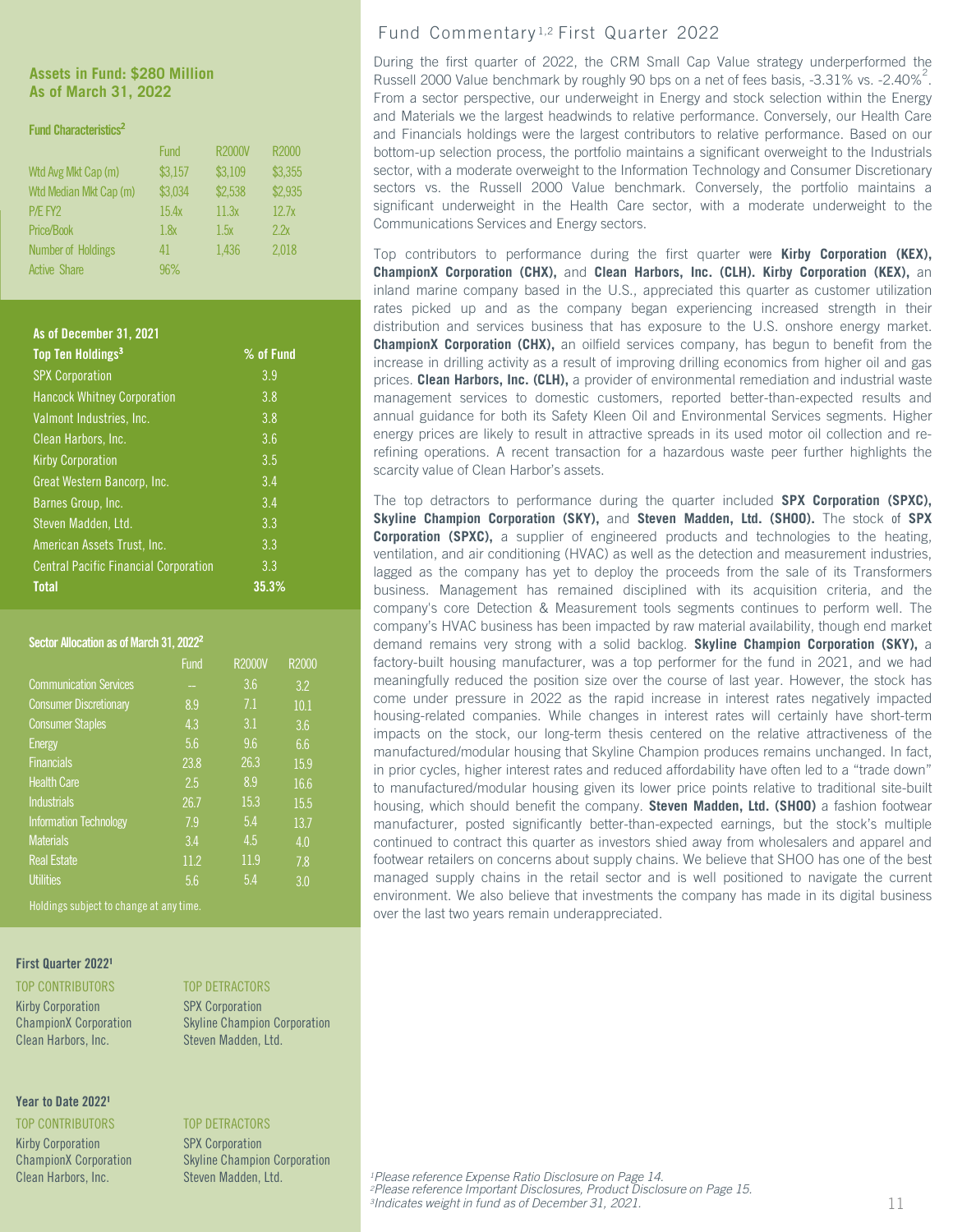CRM Mutual Fund Trust Cramer Rosenthal McGlynn, LLC 28 Havemeyer Place, 1st Floor Greenwich, CT 06830

T 212.326.5300 [info@crmllc.com](mailto:info@crmllc.com)  [www.crmfunds.com](http://www.crmfunds.com/)

## **CRM Long/Short Opportunities Fund**

The Long/Short Opportunities Fund, under normal circumstances, invests at least 80% of its assets in long and short positions in equity and equity related securities of U.S. and non-U.S. companies with market capitalizations at the time of initial purchase within the range of those in the S&P 500 Index that are publicly traded on a U.S. securities market.

### Investing With Clarity for Over Four Decades

Cramer Rosenthal McGlynn is a leading value manager that strives to see potential and seize opportunity. We manage over \$2.5 billion for institutions and individuals and we have followed a proven investment philosophy since 1973.

### Capitalizing on Change and Neglect

Our research team strives to invest at the intersection of change and neglect and the intellectual coherence of our investment philosophy offers a genuine benefit to our clients. Companies we buy and hold are typically characterized by three attributes: change, neglect, and valuation.

| <b>Shares</b>                  | Institutional |
|--------------------------------|---------------|
| Ticker                         | CRIHX         |
| Cusip                          | 12628J881     |
| Net Expense Ratio <sup>2</sup> | 2.82%         |
| Min. Investment                | \$100,000     |
| <b>Inception Date</b>          | 8/16/2016     |
|                                |               |

### Portfolio Management

or consulting sector.

Mimi Morris 14 Years at CRM 22 Years of Financial Experience

Jason Yellin 7 Years at CRM 24 Years of Financial Experience

Financial experience may include experience in the financial services

### **FUND PERFORMANCE**

Through March 31, 2022

|            | <b>CRIHX</b> | S&P 500 <sup>1</sup> |
|------------|--------------|----------------------|
| <b>1Q</b>  | $-3.97%$     | $-4.60%$             |
| <b>YTD</b> | $-3.97$      | $-4.60$              |
| $1-Yr$     | $-0.11$      | 15.65                |
| $3-Yr$     | 8.11         | $\overline{18.91}$   |
| $5-Yr$     | 5.81         | 15.98                |

*The information on the Funds' performance represent past performance, which does not guarantee future results. If you invest in a Fund, your investment return and principal value will fluctuate, so that your shares, when redeemed, may be worth more or less than their original cost. The Funds' current performance may be lower or higher than the performance listed. Performance data current to the most recent month-end may be obtained at www.crmfunds.com.*

The Funds are subject to risks, which are described in the prospectus. In particular, when compared to mutual funds that focus on larger capitalization companies, shares of the Funds which generally are more volatile because of the exposure to smaller and mid capitalization companies, which may have more limited product lines and fewer capital resources. Value-based investments are subject to the risk that the broad market may not recognize their intrinsic values.

The gross expense ratio for the Institutional Class is 3.04%.*<sup>1</sup>*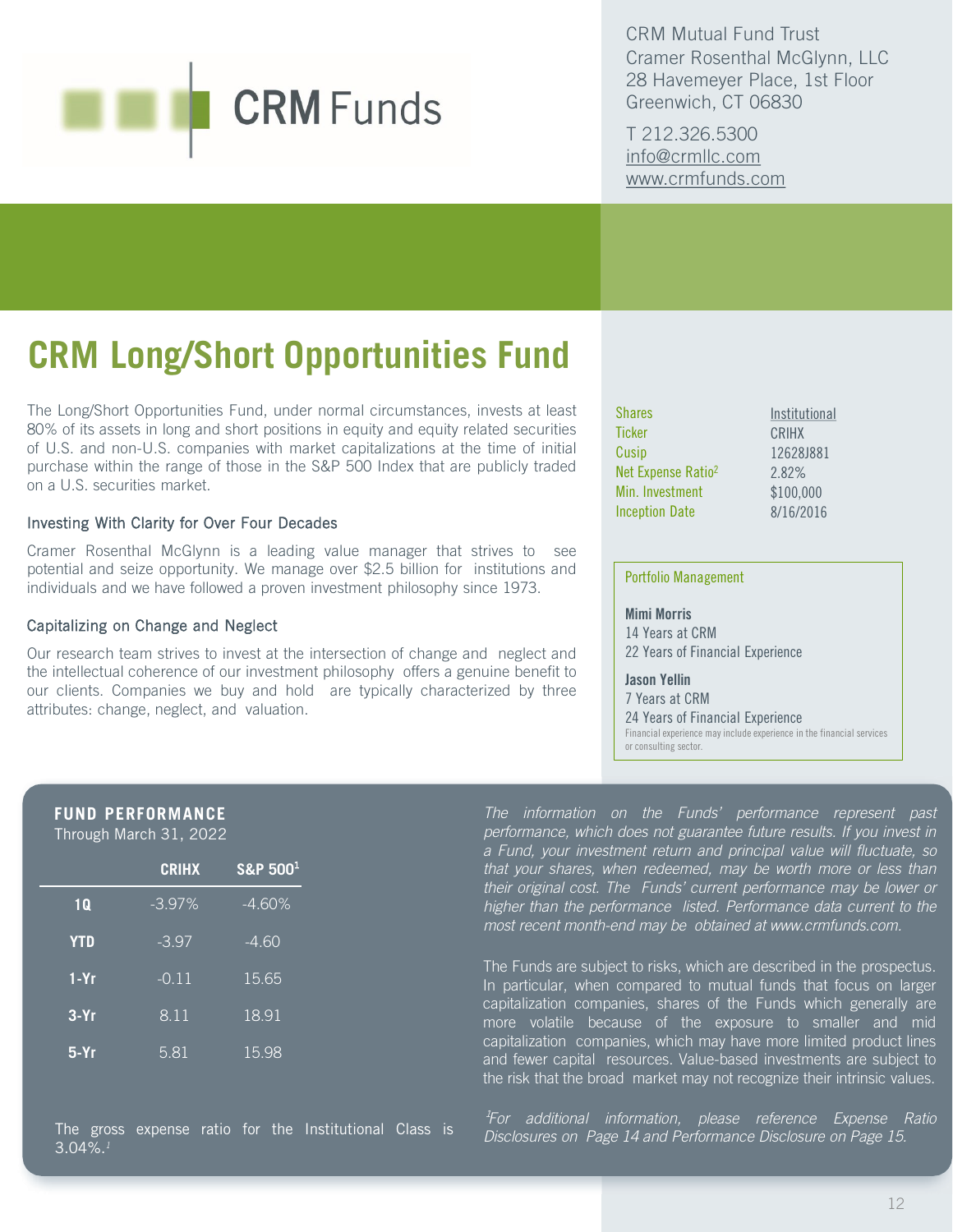### **Assets in Fund: \$119 Million As of March 31, 2022**

### Fund Exposures by Market Cap<sup>2</sup>

|                           | Long  | <b>Short</b> | Net    |
|---------------------------|-------|--------------|--------|
| Greater than \$10 billion | 38.35 | $-33.42$     | 4 93   |
| \$2-\$10 billion          | 47.71 | $-14.89$     | 32.82  |
| Less than \$2 billion     | 8.57  | $-11.02$     | $-246$ |

### As of December 31, 2021

| Top Five Long Equity Positions <sup>3</sup>        | % of Fund |
|----------------------------------------------------|-----------|
| Tenable Holdings, Inc.                             | 5.0       |
| <b>LKQ Corporation</b>                             | 5.0       |
| NextEra Energy, Inc.                               | 4.2       |
| <b>Envista Holdings Corporation</b>                | 3.9       |
| Valmont Industries, Inc.                           | 3.7       |
|                                                    |           |
|                                                    |           |
| <b>Top Five Short Equity Positions<sup>3</sup></b> | % of Fund |
| <b>Information Technology</b>                      | $-2.8$    |
| Industrials                                        | $-1.5$    |
| <b>Consumer Staples</b>                            | $-1.4$    |
| <b>Consumer Discretionary</b>                      | $-1.4$    |
| <b>Communication Services</b>                      | $-1.3$    |

### Sector Allocation as of March 31, 2022<sup>2</sup>

|                                        | Long  | <b>Short</b> | <b>Net</b> |  |  |
|----------------------------------------|-------|--------------|------------|--|--|
| <b>Communication Services</b>          | 2.0   | $-2.9$       | $-0.9$     |  |  |
| <b>Consumer Discretionary</b>          | 19.5  | $-12.9$      | 6.7        |  |  |
| <b>Consumer Staples</b>                | 2.5   | $-4.2$       | $-1.8$     |  |  |
| <b>Energy</b>                          | 3.2   |              | 3.2        |  |  |
| <b>Financials</b>                      | 9.2   | $-3.8$       | 5.5        |  |  |
| <b>Real Estate</b>                     |       | $-0.6$       | $-0.6$     |  |  |
| <b>Health Care</b>                     | 9.4   | $-3.8$       | 5.5        |  |  |
| <b>Industrials</b>                     | 25.5  | $-6.6$       | 18.9       |  |  |
| <b>Information Technology</b>          | 15.4  | $-5.3$       | 10.1       |  |  |
| <b>Materials</b>                       | 3.6   | $-0.5$       | 3.1        |  |  |
| <b>Utilities</b>                       | 4.4   | $-1.6$       | 2.7        |  |  |
| <b>Diversified</b>                     |       | $-17.2$      | $-17.2$    |  |  |
| <b>Total</b>                           | 94.7% | $-59.4%$     | 35.2%      |  |  |
| Holdings subject to change at any time |       |              |            |  |  |

Holdings subject to change at any time.

### First Quarter 2022<sup>1</sup>

### TOP LONG CONTRIBUTORS TOP LONG DETRACTORS

ChampionX Corporation Clarivate, PLC Clean Harbors, Inc. **LKQ Corporation** 

### Year to Date 20221

TOP LONG CONTRIBUTORS TOP LONG DETRACTORS Kirby Corporation **Hayward Holdings, Inc.** ChampionX Corporation<br>Clean Harbors, Inc. 69 (Clarivate, PLC)

## Kirby Corporation **Hayward Holdings, Inc.**

### Fund Commentary 1,2 First Quarter 2022

Top contributors to performance in the long book during the first quarter were Kirby Corporation (KEX), ChampionX Corporation (CHX), and Clean Harbors, Inc. (CLH). **Kirby Corporation (KEX),** an inland marine company based in the U.S., appreciated this quarter as customer utilization rates picked up and as the company began experiencing increased strength in their distribution and services business that has exposure to the U.S. onshore energy market. **ChampionX Corporation (CHX),** an oilfield services company, has begun to benefit from the increase in drilling activity as a result of improving drilling economics from higher oil and gas prices. **Clean Harbors, Inc. (CLH),** a provider of environmental remediation and industrial waste management services to domestic customers, reported better-thanexpected results and annual guidance for both its Safety Kleen Oil and Environmental Services segments. Higher energy prices are likely to result in attractive spreads in its used motor oil collection and re-refining operations. A recent transaction for a hazardous waste peer further highlights the scarcity value of Clean Harbor's assets.

Top contributors in the short book during the quarter include, a biology company, meal kit and food delivery business, and a discount retailer. A positive short contributor to performance in the most recent period was a **biology company** which is struggling to generate revenue at profitable levels. Valuation for the company remains elevated, even with a substantial decline in the company's share price in the period. A meal kit and food delivery **business** was pressured by input costs and less subscription adds than expected. We continue to believe this sector will show weak fundamentals and declining profits. A positive short contributor to performance in the most recent period was a **discount retailer** that was lapping very challenging year over year comparisons after its core consumer base benefitted from record government stimulus payments in 2021.

The top detractors in the long book during the quarter were Hayward Holdings, Inc. (HAY), Clarivate, PLC (CLVT), and LKQ Corporation (LKQ). **Hayward Holdings, Inc. (HAYW)** is a global designer, manufacturer, and marketer of a broad portfolio of pool equipment and associated automation systems. Elevated concerns over supply chain and elevated housing and leisure spending weighed on the stock during the quarter. The company has outperformed expectations and has guided to higher margin levels despite these expected challenges. As a recent IPO, there remains large legacy shareholder ownership which is also creating an overhang on the company's valuation. We believe Hayward's strong operational execution and order backlog, as well as growth in both the new pool construction and parts replacement markets will eventually be rewarded. The company trades at an attractive relative discount of 40%+ to the peer group, which we believe is unwarranted given its topline growth profile and outsized exposure to the stable aftermarket pool equipment market. **Clarivate, PLC (CLVT)** a business services company selling information and analytics to life science, academic, government and professional services end markets, reported weaker-thananticipated transactional revenue growth during the quarter. In addition to recently closing the Proquest acquisition which strengthens its life sciences offering, the company detailed a near term path to accelerating organic growth, margin progress toward longer term targets and improving free-cash-flow generation in its new 2022 guidance. We remain encouraged by recent high quality management additions and continue to see the stock trading at a meaningful discount to peers. **LKQ Corporation (LKQ)** is a distributor for aftermarket automotive parts, and collision replacement parts to the U.S. and European markets. During the quarter investors became concerned that foreign exchange, commodity, and potential miles driven declines will impact revenues and margins going forward. The North American market continues to improve toward pre-pandemic demand levels and while there will likely be an impact to LKQ's logistics cost in Eastern European markets, margins should continue to improve given continued share gains. Company valuation has yet to reflect the benefit of the recently announced initiation of a dividend, large share repurchase activity, and a working capital opportunity through its account's payables factoring program. We expect the company to continue to improve its European operating margin profile and move towards an investment grade credit rating, which will allow for further improvements to its free-cash-flow profile.

The top detractors in the short book were during the quarter were **a leading grocer, a healthcare technology platform,** and **a department store.** A **leading grocer** benefited from defensive positioning in the market combined with better-than-expected earnings. We are expecting to see greater-than-forecasted margin contraction at this retailer combined with a modest step down in sales as consumers trade down their baskets. A negative short position detractor to performance in the most recent period, was a **healthcare technology platform** which is growing rapidly. Operating losses remain elevated, but it received an equity investment in the near term to bridge the need raise additional capital. We remain short the company, as we see continued risk of profit drag with the risk profile of its operations. A **department store** stock trading up on news of a potential takeover. We have covered the position.

*1Please reference Expense Ratio Disclosure on Page 14. 2Please reference Important Disclosures, Product Disclosure on Page 15.* Clean Harbors, Inc. LKQ Corporation 13*3Indicates weight in fund as of December 31, 2021.*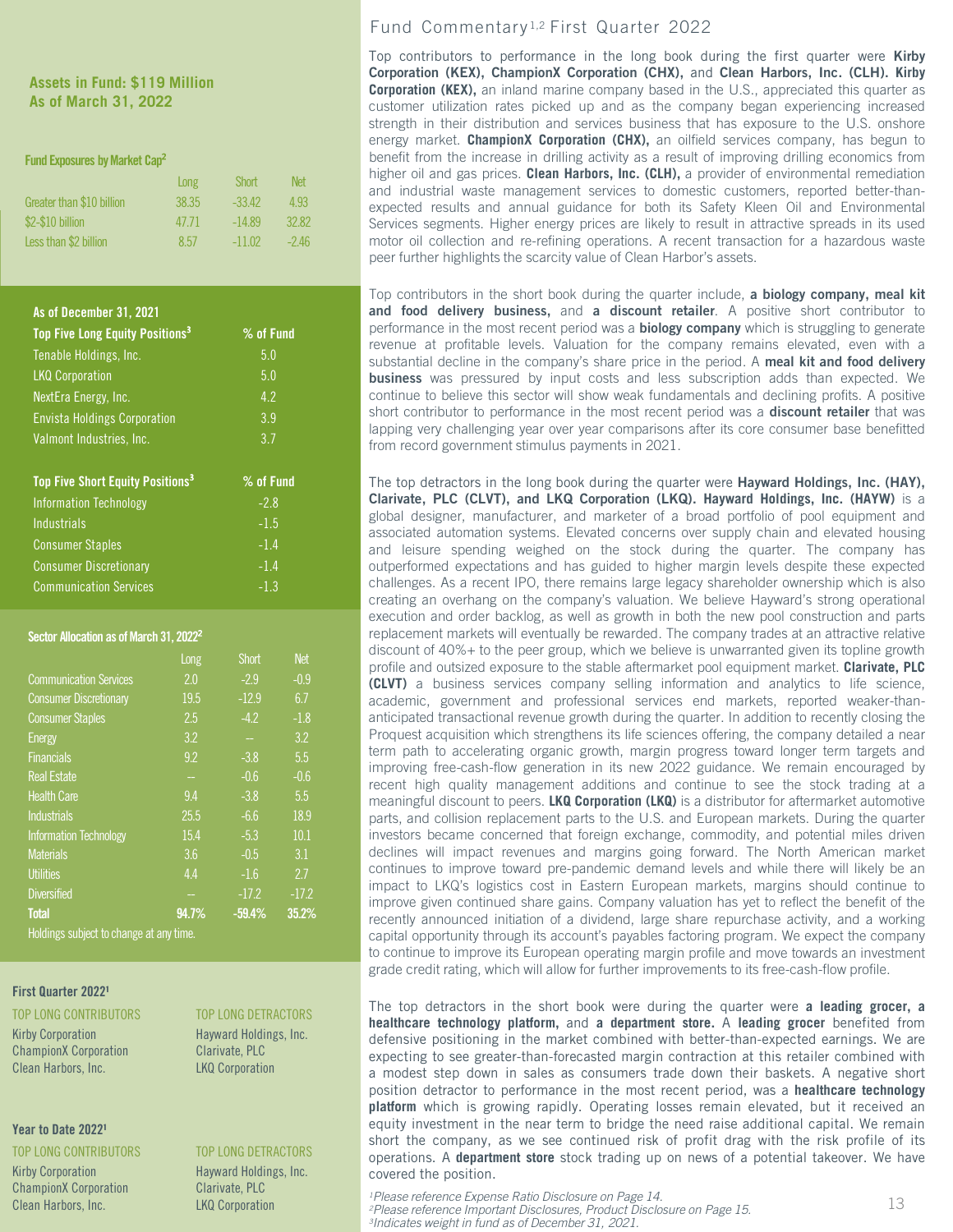## **Fund Summary**

| <b>FUND/INCEPTION</b>                              | <b>FUND</b><br><b>ASSETS</b><br>3/31/2022 | <b>VEHICLE</b>                                                                | <b>MINIMUM</b>         | <b>STATUS</b> |
|----------------------------------------------------|-------------------------------------------|-------------------------------------------------------------------------------|------------------------|---------------|
| <b>CRM All Cap Value</b><br>October 2006           | \$26 Million                              | Mutual Fund, CRIEX<br>(Institutional) Mutual Fund,<br><b>CRMEX (Investor)</b> | \$1 Million<br>\$2,500 | Open<br>Open  |
| <b>CRM Mid Cap Value</b><br>January 1998           | \$422 Million                             | Mutual Fund, CRIMX<br>(Institutional) Mutual Fund,<br>CRMMX (Investor)        | \$1 Million<br>\$2,500 | Open<br>Open  |
| <b>CRM Small/Mid Cap Value</b><br>September 2004   | \$166 Million                             | Mutual Fund, CRIAX<br>(Institutional) Mutual Fund,<br>CRMAX (Investor)        | \$1 Million<br>\$2,500 | Open<br>Open  |
| <b>CRM Small Cap Value</b><br>October 1995         | \$280 Million                             | Mutual Fund, CRISX<br>(Institutional) Mutual Fund,<br>CRMSX (Investor)        | \$1 Million<br>\$2,500 | Open<br>Open  |
| <b>CRM Long/Short Opportunities</b><br>August 2016 | \$119 Million                             | Mutual Fund, CRIHX (Institutional)                                            | \$100,000              | Open          |

### 1Expense Ratio Disclosure

The net expense ratios are the current annualized expense ratio as stated in the CRM Funds prospectus dated October 28, 2021, for the CRM Long/Short Opportunities Fund, CRM Small Cap Value Fund, CRM Small/Mid Cap Value Fund, CRM Mid Cap Value Fund, and CRM All Cap Value Fund, and will fluctuate over time. CRM has a contractual obligation to waive a portion of its fees through November 1, 2022 and to assume certain expenses of the CRM Long/Short Opportunities Fund to the extent that the total annual fund operating expenses, excluding taxes, extraordinary expenses, brokerage commissions, interest, dividend and interest expenses related to short sales, and acquired fund fees and expenses, exceed 1.60% of average daily net assets of Institutional Shares, and may be terminated by a vote of the Board of Trustees. CRM has a contractual obligation to waive a portion of fees and to assume certain expense of the CRM All Cap Value Fund to the extent that the total annual fund operating expenses, excluding taxes, extraordinary expenses, brokerage commissions, interest and acquired fund fees and expenses, exceed 1.40% and 1.14% of average daily net assets of Investor Shares and Institutional Shares, respectively. These expense limitations are in effect until November 1, 2022. Prior to that date, the arrangement may be terminated for a class only by the vote of the Board of Trustees of the Fund. Performance would have been lower in the absence of fee waivers and expense reimbursements.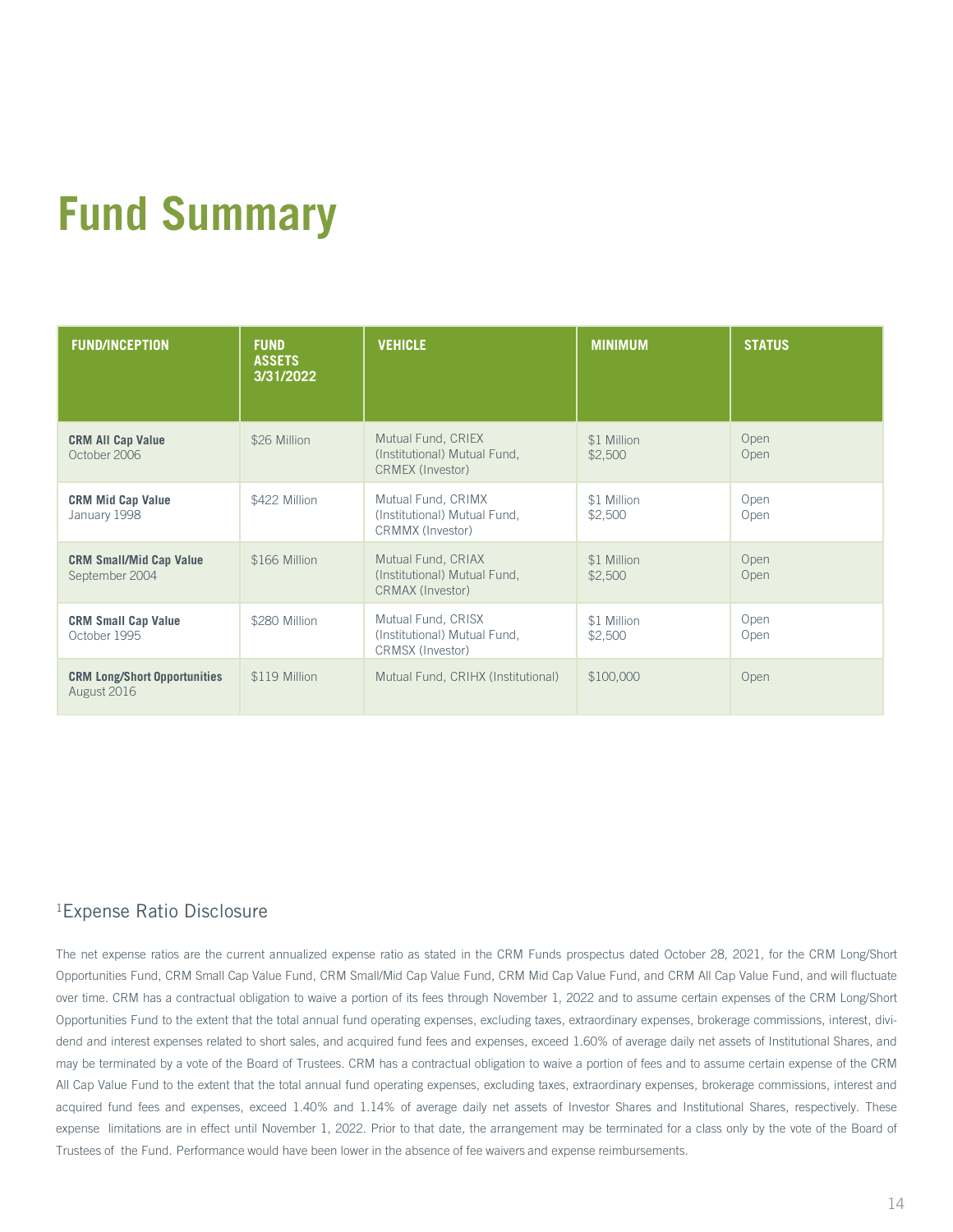### **Product Disclosure**

### **Fund Commentary & Contributors/Detractors**

It should not be assumed that investments made in the future will be profitable or will equal the performance of the securities mentioned. Upon request, CRM will furnish a list of all securities purchased, sold, or held in any of the funds referred to in this newsletter during the twelve month period preceding the date of the list of securities for that fund included in this newsletter. The methodology for calculating the top contributors and detractors is based on the contribution to return over the specified time period (i.e. quarterly) within the portfolios. The contribution to return methodology is the product of the average weight and total return (i.e., the contribution to return for a single day is the security weight multiplied by the daily security return). These returns are geometrically linked. The methodology for selecting the initiated and fully exited positions during the quarter is based on an absolute dollar basis over the specified time period (i.e. quarterly) within the portfolios.

### **Fund Characteristics**

Information pertaining to Fund Characteristics includes weighted average market capitalization, median market capitalization, and other preliminary numbers that have been derived from FactSet Research Systems. As these numbers are preliminary, they are subject to change. Theses figures refer to the funds' portfolio and not to the fund itself.

### **Top Ten Holdings**

It should not be assumed that the Top Ten Holdings presented for each fund in this newsletter will, in the future, be profitable or will equal any references to performance in this commentary. Upon request, CRM will furnish a list of all securities purchased, sold, or held in any of the funds referred to in this newsletter during the twelve month period preceding the date of the list of securities for that fund included in this newsletter.

### **Sector Allocation**

The Sector Allocation presented for each fund in this newsletter may not be representative of the funds' current or future investments. The source of the information for all Sector Allocations is FactSet Research Systems, GICS Sectors.

### **Fund Exposures by Market Cap**

All Equity Exposures presented for the CRM Long/Short Opportunities Fund in this newsletter are reflective of individual positions and do not reflect ETF positions or customized baskets.

Cramer Rosenthal McGlynn, LLC licenses and applies the SASB Materiality Map® General Issue Categories in our work. SASB's Materiality Map® identifies sustainability issues that are likely to affect the financial condition or operating performance of companies within an industry. Cramer Rosenthal McGlynn, LLC is a signatory of the PRI (Principles for Responsible Investment). The PRI, a UN-supported network of investors, works to promote sustainable investment through the incorporation of environmental, social and governance issues into investment analysis and decision making processes. 15

### **Important Disclosures**

### **Performance Disclosure**

The Since Inception performance return for the indices represent the Investor Shares for the CRM Small Cap Value Fund and the Institutional Shares for the CRM Small/Mid Cap Value Fund and CRM Mid Cap Value Fund. Effective December 31, 2005, the CRM Small Cap Value Fund, CRM Small/Mid Cap Value Fund, and CRM Mid Cap Value Fund received all of the assets and liabilities of the identically named corresponding series of WT Mutual Fund (the "Predecessor Fund"). The financial highlights for the periods prior to December 31, 2005 reflect the performance of the Predecessor Fund. Effective June 21, 2019, the CRM Large Cap Opportunity Fund was reorganized into the CRM All Cap Value Fund.

The performance information includes a comparison to various benchmarks, which are rebalanced annually. The benchmarks<br>used for each Fund are as follows:

•Small Cap Value: Russell 2000 Value Index and the Russell 2000 Index. The Russell 2000 Value Index measures the performance<br>of those companies in the Russell 2000 Index with lower price-to-book ratios and lower forecasted

•Small/Mid Cap Value: Russell 2500 Value Index and the Russell 2500 Index. The Russell 2500 Value Index is an unmanaged index and the that measures the performance of those companies in the Russell and the area growth valu

•Mid Cap Value: Russell Midcap Value Index and the Russell Midcap Index. The Russell Midcap Value Index measures the performance of those companies in the Russell Midcap Value Index measures the Russell Midcap Index measur

•All Cap Value: Russell 3000 Value Index and the Russell 3000 Index. The Russell 3000 Index is composed of 3,000 large U.S. companies, as determined by market capitalization. This portfolio of securities represents approxi

•Long/Short Opportunities: S&P <sup>500</sup> Index Index. The S&P <sup>500</sup> Index measures the market capitalizations of <sup>500</sup> large cap companies traded on American stock exchanges. It is not possible to invest directly in an index.

P/E is the price of a stock divided by the company's earnings per share.

P/E FY2 of a stock is calculated by dividing the current price by the projected earnings for the company's fiscal year after next.

Price/Book Value Ratio is calculated by dividing the market price of its stock by the company's per-share book value.

Wtd Avg Mkt Cap (Weighted Average Market Cap) is weighted by the market capitalization of each stock in the index.

Wtd Median Mkt Cap (Weighted Median Market Cap) is the weighted market capitalization midpoint in the index weighted.

Active Share is a measure of the percentage of the portfolio that differs from its benchmark on an average portfolio weightings basis.

Standard Deviation measures the average amount by which individual data points differ from the mean.